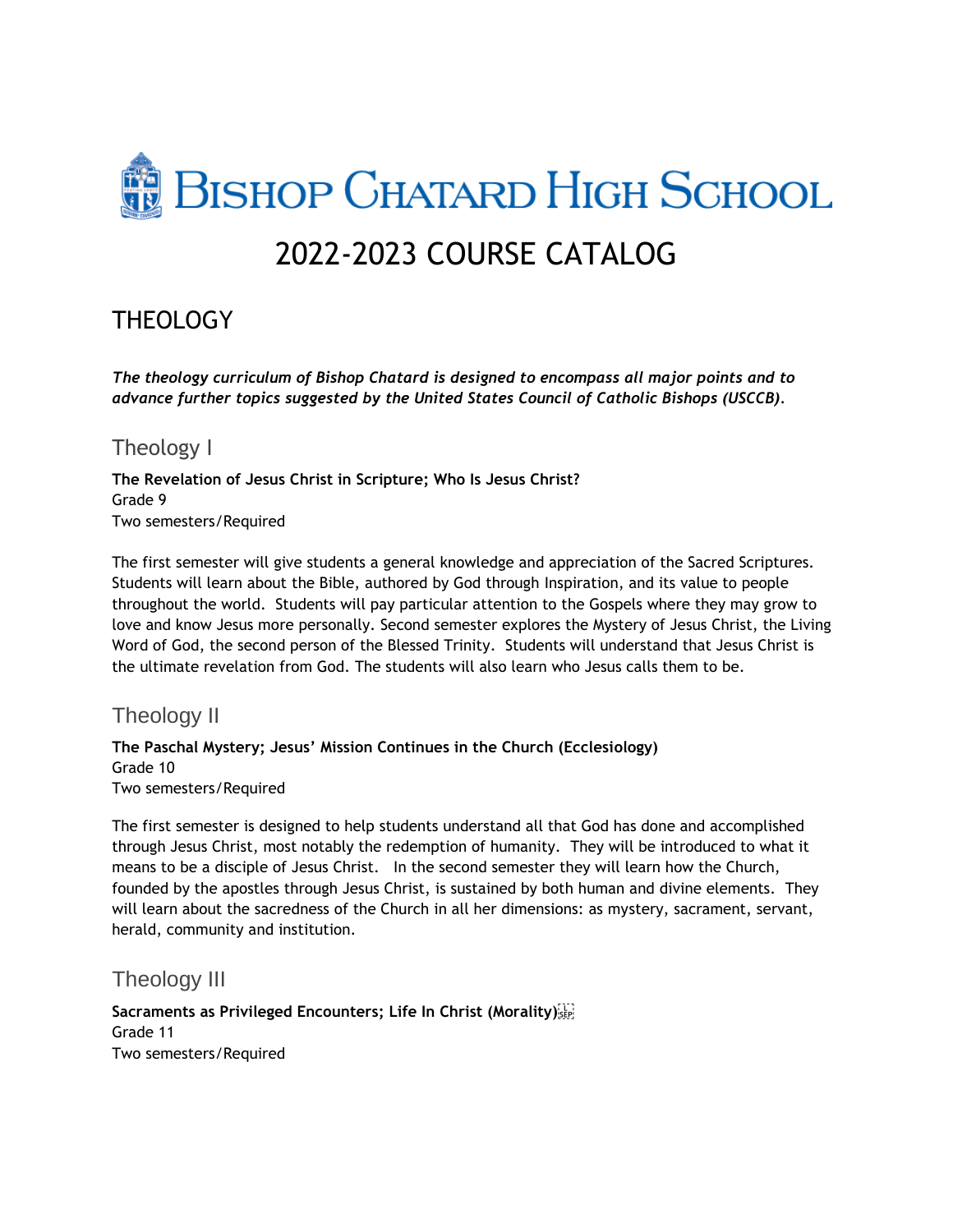First semester students will learn how they can encounter Christ in full and real ways in and through the sacraments, especially the Eucharist. Students will examine all 7 sacraments in detail to learn how to encounter Christ throughout their lives. Second semester will help students see that it is only through Christ that they can fulfill God's plan for their lives. Students will learn the moral concepts and precepts that govern the life of a disciple.

# Theology IV: Sacred Scripture

Grade 12 Semester/Required Note: Seniors must choose two different semester theology courses.

The purpose of this course is to give an overview of Sacred Scripture with an introduction to the basic principles for understanding and interpreting the Bible. The course will examine Scripture as the narrative of Salvation History, exploring the presence of God's action in this record of His Revelation, and recognizing God's desire to share his merciful love with us.

# Theology IV: History of the Catholic Church

Grade 12 Semester/Required Note: Seniors must choose two different semester theology courses.

The purpose of this course is to supply the students with a general knowledge of the Church's history from apostolic times to the present. This course introduces the fact that the Church was founded by Christ through the Apostles and is sustained by Him throughout history through the Holy Spirit. The students will come to know that the Church is the living Body of Christ today and, as such, has both divine and human elements. In this course, students will learn about the Church's 2,000 years of history and about how the Church is led and governed by the successors of the Apostles.

# Theology IV: Living as a Disciple of Jesus Christ in Society

Grade 12 Semester/Required Note: Seniors must choose two different semester theology courses.

The purpose of this course is to introduce students to the Church's social teaching. In this course, students will learn how Christ's concern for others, especially the poor and needy, is present today in the Church's social teaching and mission. Issues such as capital punishment, immigration, discrimination and stewardship of the earth will be explored through writings of popes, bishops and lay people who are recognized as leaders in the area of social justice.

# Theology IV: Ecumenical and Interreligious Issues

Grade 12 Semester/Required Note: Seniors must choose two different semester theology courses.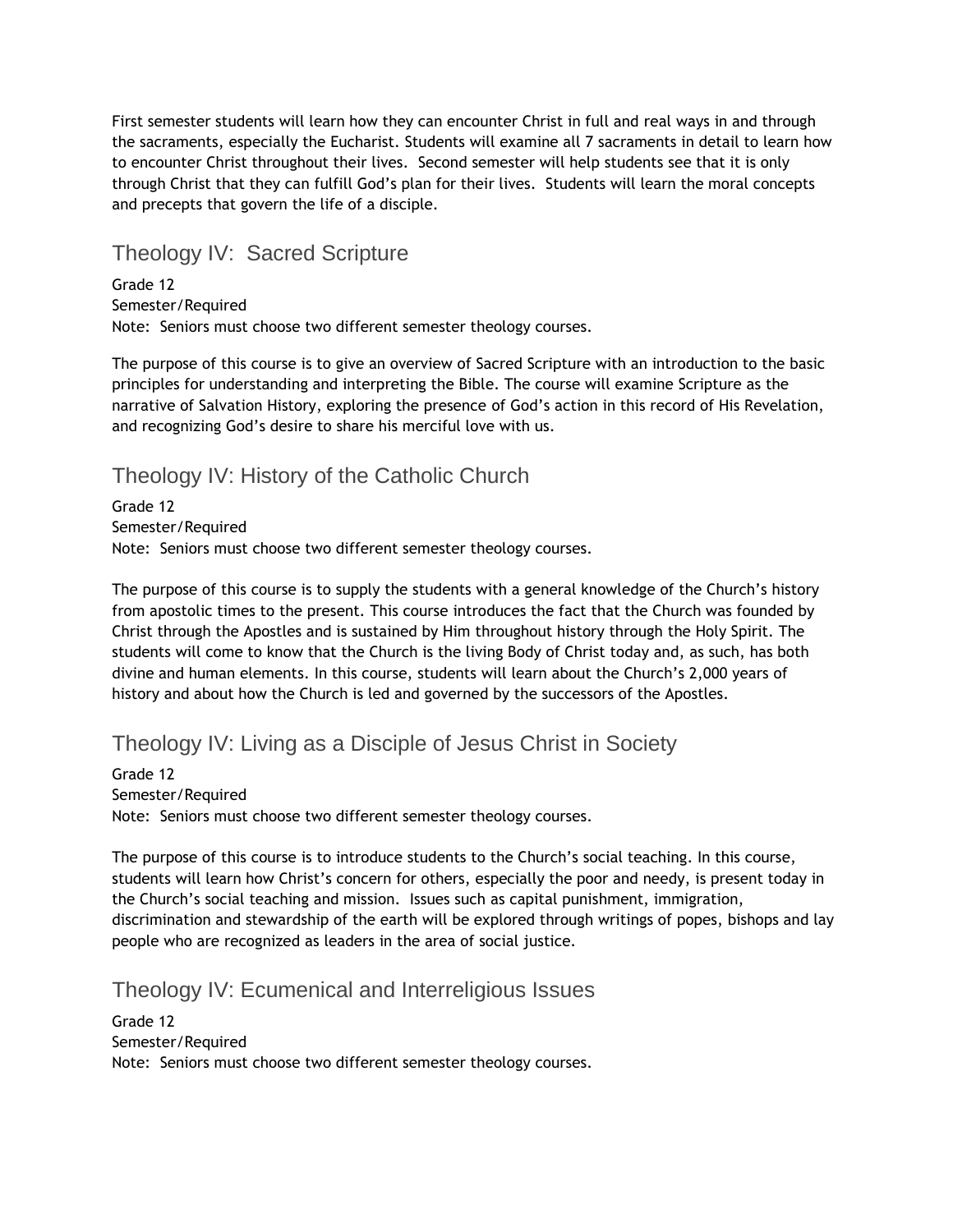The purpose of this course is to help the students understand the manner in which the Catholic Church relates to and differs from non-Catholic Christians as well as other religions of the world. The course is intended to help students to recognize the ways in which important spiritual truths can also be found in non-Catholic Christian churches and ecclesial communities as well as in non-Christian religions.

# Theology IV: Moral Issues THL216 Dual Credit

Grade 12 Semester/3 credit hours/fulfills 1 high school theology credit Note: Seniors must choose two different semester theology courses. Cost: \$75.00 for 3 college credits through Marian University

A study of Christian moral theology; especially in relationship to current moral issues, with a particular emphasis on: the dignity of the human person, conscience formation, and the struggle to live authentically in our culture. Moral issues concentrate on a consistent ethic of life encompassing the personal, social, economic, and ecological dimensions. This course partially fulfills the general education requirement in the theological and philosophical reasoning category.

# BUSINESS AND TECHNOLOGY

*Students in business and computer courses acquire life-long survival skills. These skills give students an opportunity to excel in the business world through exposure to current events and a base of business and computer concepts, which they can expand upon in higher-level courses.*

### Introduction to Business

Grades 9-12 Semester/Elective

*Introduction to Business* introduces students to the world of business, including the concepts, functions, and skills required for meeting the challenges of operating a business in the twenty- first century on a local, national, and/or international scale. The course covers business management, entrepreneurship, marketing fundamentals, and business ethics and law. The course develops business vocabulary and provides an overview of business and the role that business plays in economic, social, and political environments.

# Introduction to Entrepreneurship

Grades 9-12 Semester/Elective

*Introduction to Entrepreneurship* provides an overview of what it means to be an entrepreneur. Students will learn about starting and operating a business, marketing products and services, and how to find resources to help in the development of a new venture. This course is ideal for students interested in starting their own art gallery, salon, restaurant, etc.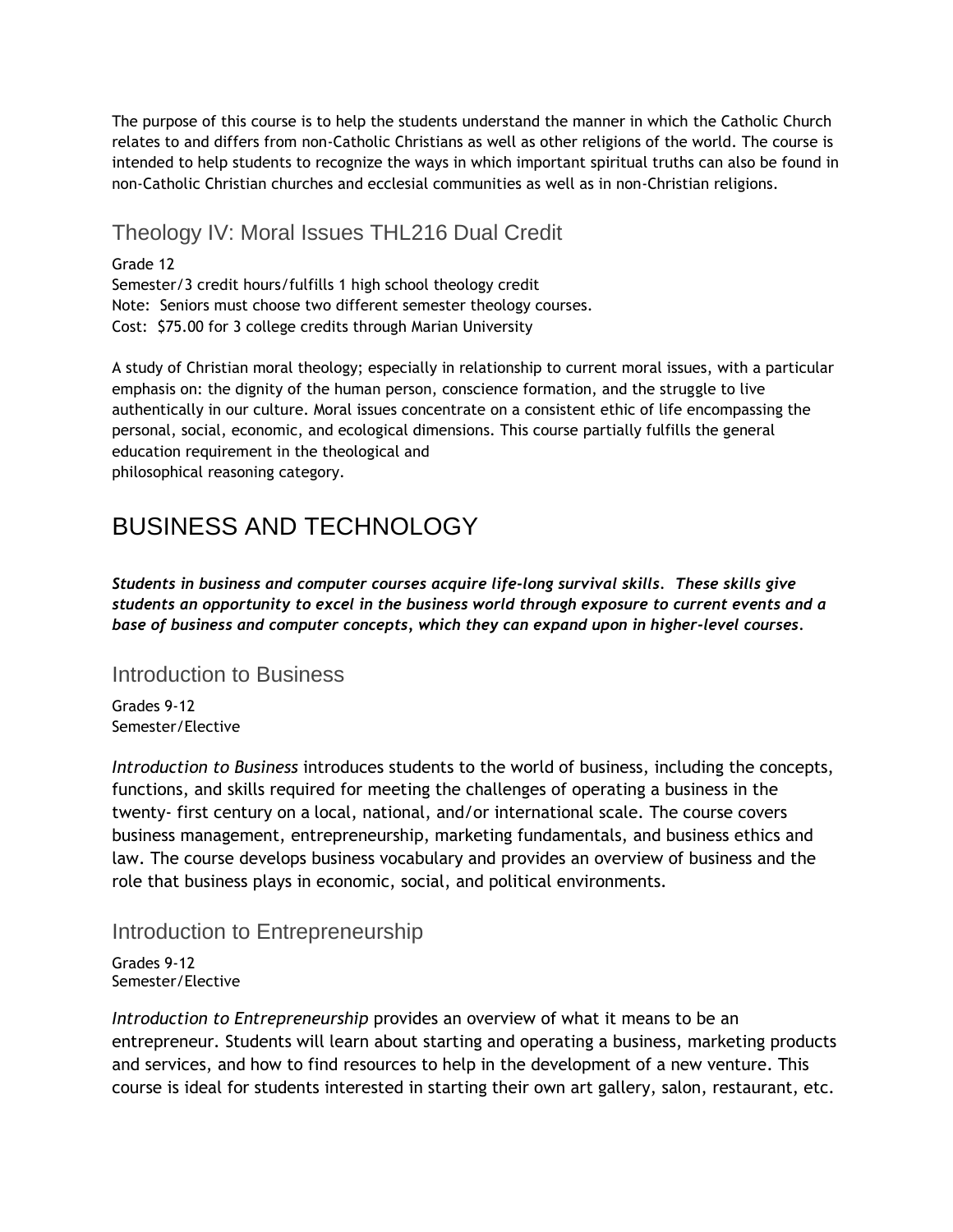# Personal Financial Responsibility

Grade 10 – 12 Semester/Elective

*Personal Financial Responsibility* addresses the identification and management of personal financial resources to meet the financial needs and wants of individuals and families, considering a broad range of economic, social, cultural, technological, environmental, and maintenance factors. This course helps students build skills in financial responsibility and decision making; analyze personal standards, needs, wants, and goals; identify sources of income, saving and investing; understand banking, budgeting, record-keeping and managing risk, insurance and credit card debt.

### **Marketing**

Grade 11 – 12 Semester /Elective

*Marketing* is a business course that provides a basic introduction to the scope and importance of marketing in the global economy. Emphasis is placed on oral and written communications, mathematical applications, problem solving, and critical thinking skills as they relate to advertising/promotion/selling, distribution, financing, marketing-information management, pricing, and product/service management. Instructional strategies may include a school-based enterprise, computer/technology applications, real and/or simulated occupational experiences, and projects focused on various marketing functions.

### Business and Personal Law

Grade 11 – 12 Semester/Elective

*Business and Personal Law* is a business course that provides an overview of the legal system. Topics covered include Basics of the Law, Contract Law, Employment Law, Personal Law, and Property Law. Both criminal and civil trial procedures are presented. Instructional strategies may include mock trials, case studies, professional mentoring, job shadowing, field trips, guest speakers, and internet projects.

# Basic College Accounting: ACCT 100

Grade 11 –12 Two semesters/Elective/Dual Credit Prerequisite: Algebra I Cost: \$75.00 for 3 college credits through Vincennes University Note: This course does NOT count toward the AP/dual credit requirement for the Academic Honors Diploma.

*Basic College Accounting* is a business course that introduces the language of business using Generally Accepted Accounting Principles (GAAP) and procedures for proprietorships and partnerships using double-entry accounting. Emphasis is placed on accounting principles as they relate to both manual and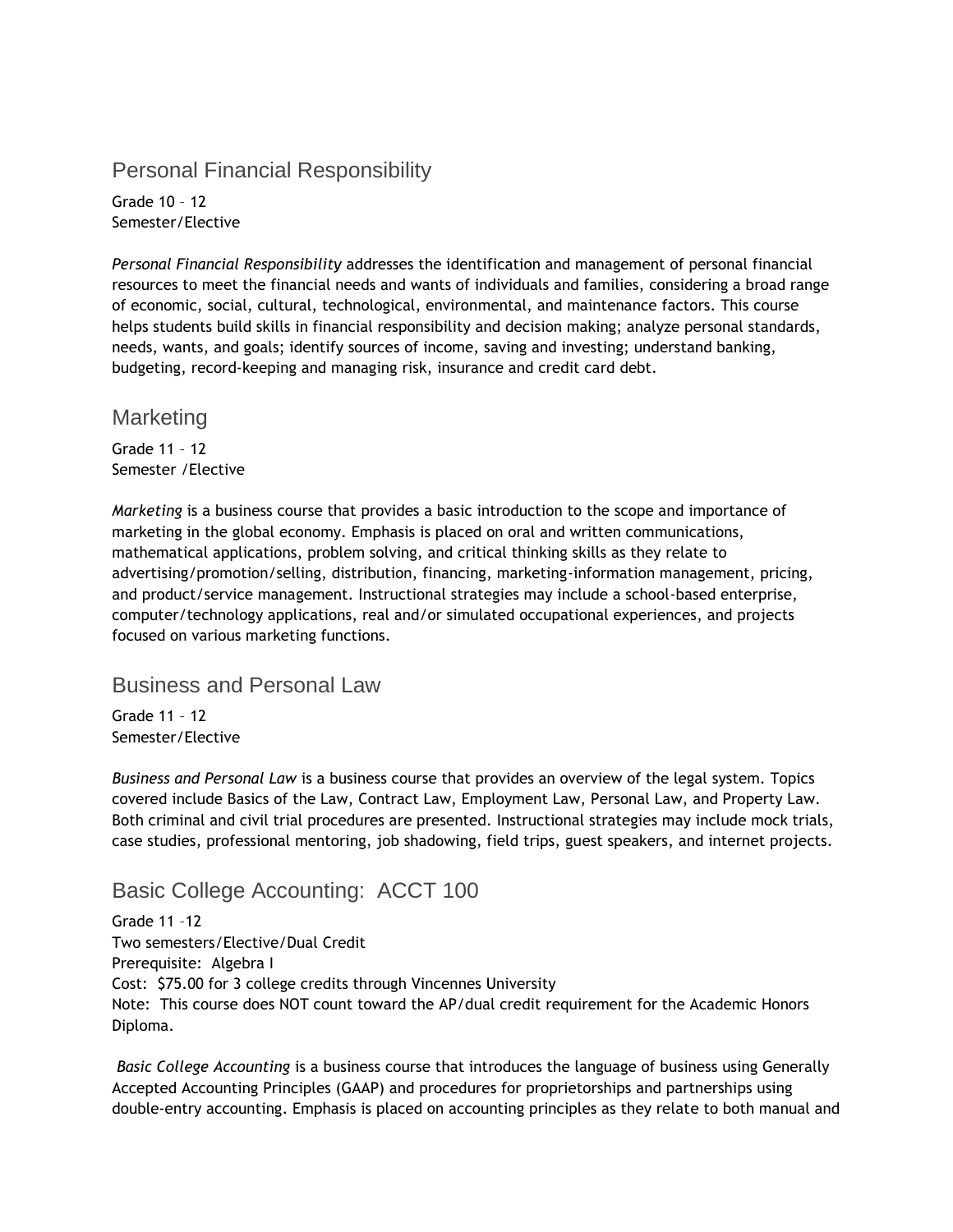automated financial systems. This course involves understanding, analyzing, and recording business transactions and preparing, analyzing, and interpreting financial reports as a basis for decision making. Instructional strategies should include the use of computers, projects, simulations, case studies, and business experiences requiring the application of accounting theories and principles.

# ENGLISH

*The English Department supports the mission statement of Bishop Chatard High School and provides courses of study in which students 1) use language, both oral and written, while working with others to learn and solve problems; 2) communicate clearly using oral language and effective listening techniques; 3) read for understanding; 4) select and use appropriate strategies for writing; and 5) use prior knowledge and content area information to reason, apply concepts, and make critical judgments.*

### English 9

Grade 9 Two semesters/Required Prerequisite: Placement test score or grade school recommendation

*English 9,* an integrated English course based on Indiana's Academic Standards for English/Language Arts in Grade 9, is a study of language, literature, composition, and oral communication with a focus on exploring a wide variety of genres and their elements. Students use literary interpretation, analysis, comparisons, and evaluation to read and respond to representative works of historical or cultural significance appropriate for Grade 9 in classic and contemporary literature balanced with nonfiction. Students write short stories, responses to literature, expository and persuasive compositions, research reports, business letters, and technical documents. Students deliver grade-appropriate oral presentations and access, analyze, and evaluate online information.

# English 9: Honors

Grade 9 Two semesters/Required Prerequisite: Placement test score or grade school recommendation

*English 9 Honors,* an integrated English course based on Indiana's Academic Standards for English/Language Arts in Grade 9, is a study of language, literature, composition, and oral communication with a focus on exploring a wide variety of genres and their elements. Students use literary interpretation, analysis, comparisons, and evaluation to read and respond to representative works of historical or cultural significance appropriate for Grade 9 in classic and contemporary literature balanced with nonfiction. Students write short stories, responses to literature, expository and persuasive compositions, research reports, business letters, and technical documents. Students deliver grade-appropriate oral presentations and access, analyze, and evaluate online information. Additionally, the curriculum of this course is designed to address the College Board objectives and to utilize AP Vertical Team strategies for Advanced Placement English courses in an effort to lay important foundation work for future enrollment and success in AP English classes.

English 10

Grade 10 Two semesters/Required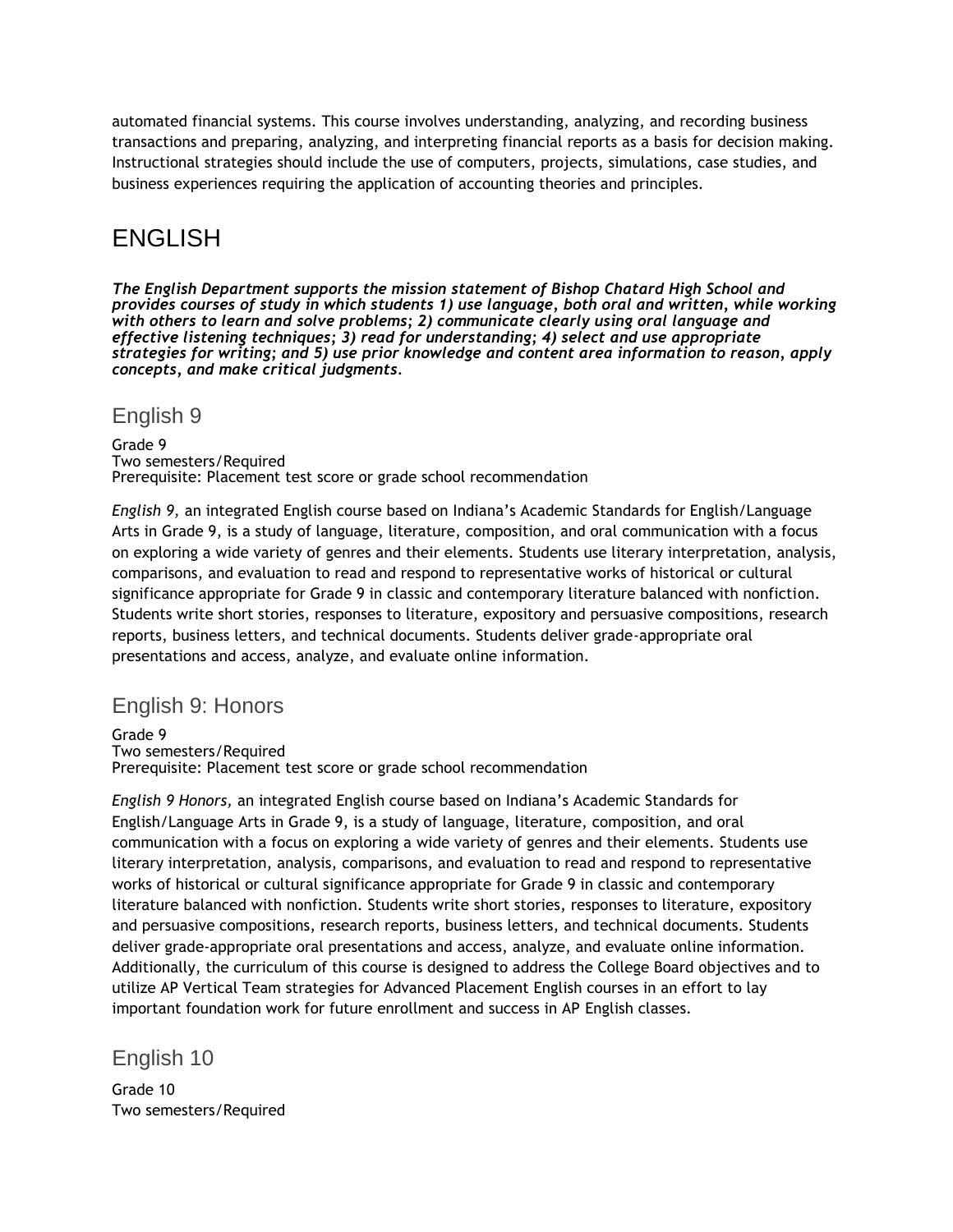*English 10,* an integrated English course based on Indiana's Academic Standards for English/Language Arts in Grade 10, is a study of language, literature, composition, and oral communication with a focus on exploring universal themes across a wide variety of genres. Students use literary interpretation, analysis, comparisons, and evaluation to read and respond to representative works of historical or cultural significance appropriate for Grade 10 in classic and contemporary literature balanced with nonfiction. Students write short stories, responses to literature, expository and persuasive compositions, research reports, business letters, and technical documents. Students deliver gradeappropriate oral presentations and access, analyze, and evaluate online information.

### English 10: Honors

Grade 10

Two semesters/Required Prerequisite: B or higher in English 9 Honors or A in English 9

*English 10,* an integrated English course based on Indiana's Academic Standards for English/Language Arts in Grade 10, is a study of language, literature, composition, and oral communication with a focus on exploring universal themes across a wide variety of genres. Students use literary interpretation, analysis, comparisons, and evaluation to read and respond to representative works of historical or cultural significance appropriate for Grade 10 in classic and contemporary literature balanced with nonfiction. Students write short stories, responses to literature, expository and persuasive compositions, research reports, business letters, and technical documents. Students deliver gradeappropriate oral presentations and access, analyze, and evaluate online information. Additionally, the curriculum of this course is designed to address the College Board objectives and to utilize AP Vertical Team strategies for Advanced Placement English courses in an effort to lay important foundation work for future enrollment and success in AP English classes.

### Composition 11

Grade 11 Semester/Required Students must also enroll in a semester literature class.

*Composition*, a course based on Indiana's Academic Standards for English/Language Arts, is a study and application of the rhetorical (effective) writing strategies of narration, description, exposition, and persuasion. Using the writing process, students demonstrate a command of vocabulary, English language conventions, research and organizational skills, an awareness of the audience, the purpose for writing, and style. Students read classic and contemporary literature or articles and use appropriate works as models for writing. Students write a variety of types of compositions with a focus on fictional narratives, reflective compositions, academic essays, and responses to literature. Students will also write a research paper during the course of the semester as well as develop a personal statement, resume, and college essay.

### Composition 12

Grade 12 Semester/Required Note: Students must also enroll in a semester literature class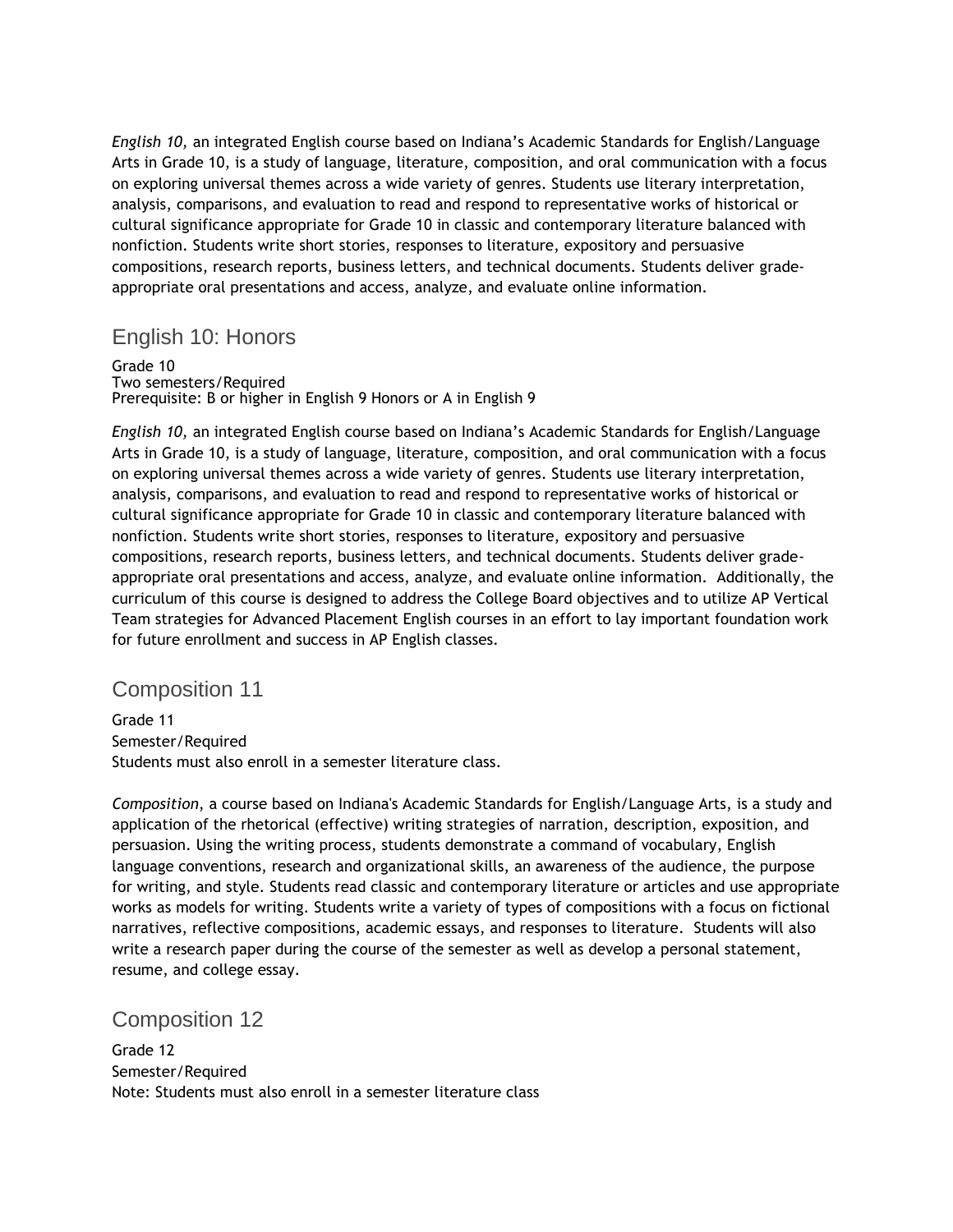*Composition*, a course based on Indiana's Academic Standards for English/Language Arts, is a study and application of the rhetorical (effective) writing strategies of narration, description, exposition, and persuasion. Using the writing process, students demonstrate a command of vocabulary, English language conventions, research and organizational skills, an awareness of the audience, the purpose for writing, and style. Students read classic and contemporary literature or articles and use appropriate works as models for writing. Students write a variety of types of compositions with a focus on fictional narratives, reflective compositions, academic essays, and responses to literature. Students will also write a research paper during the course of the semester.

### Contemporary Literature

Grade 11 - 12 Semester/Required

*Contemporary Literature*, a course based on Indiana's Academic Standards for English/Language Arts, is a study of how post-1950s literature from around the world, such as North and South America, Europe and Great Britain, the Middle East, and post-colonial Africa and Asia, addresses contemporary issues. Students examine multiple genres to develop a sense of how particular genres are used today to represent ideas and events. Students analyze different theories and methods of textual criticism, especially theories popular currently. Students analyze how the interpretations and themes of contemporary literature read in this course relate to the time period and to historical issues.

Themes in Literature: Short Stories

Grade 11 - 12 Semester/Required

*Short Stories* is a study of the distinct features of the short story, such as being tightly focused narrative fiction. The course may be organized by historical periods, themes, or authors. Students examine short stories with modernist and contemporary themes by a variety of authors from the perspective of audience, purpose, and historical development. Students analyze what distinguishes the short story genre from other literary genres, such as the novel, epic, romance, biography, and others.

### Themes in Literature: Sports Literature

Grade 11 - 12 Semester/Required

*Themes in Literature*, a course based on Indiana's Academic Standards for English/Language Arts*,* is a study of universal themes, such as the journey of the hero, the trials of youth, the search for identity, and other themes appropriate to the level and interests of students. Students will examine sportsbased literature of representative works in various genres by authors of diverse eras and nationalities and the way themes may be treated differently in the works because of the cultural context. Students analyze how themes illuminate humanity's struggle to understand the human condition.

Themes in Literature: Science Fiction Grade 11 - 12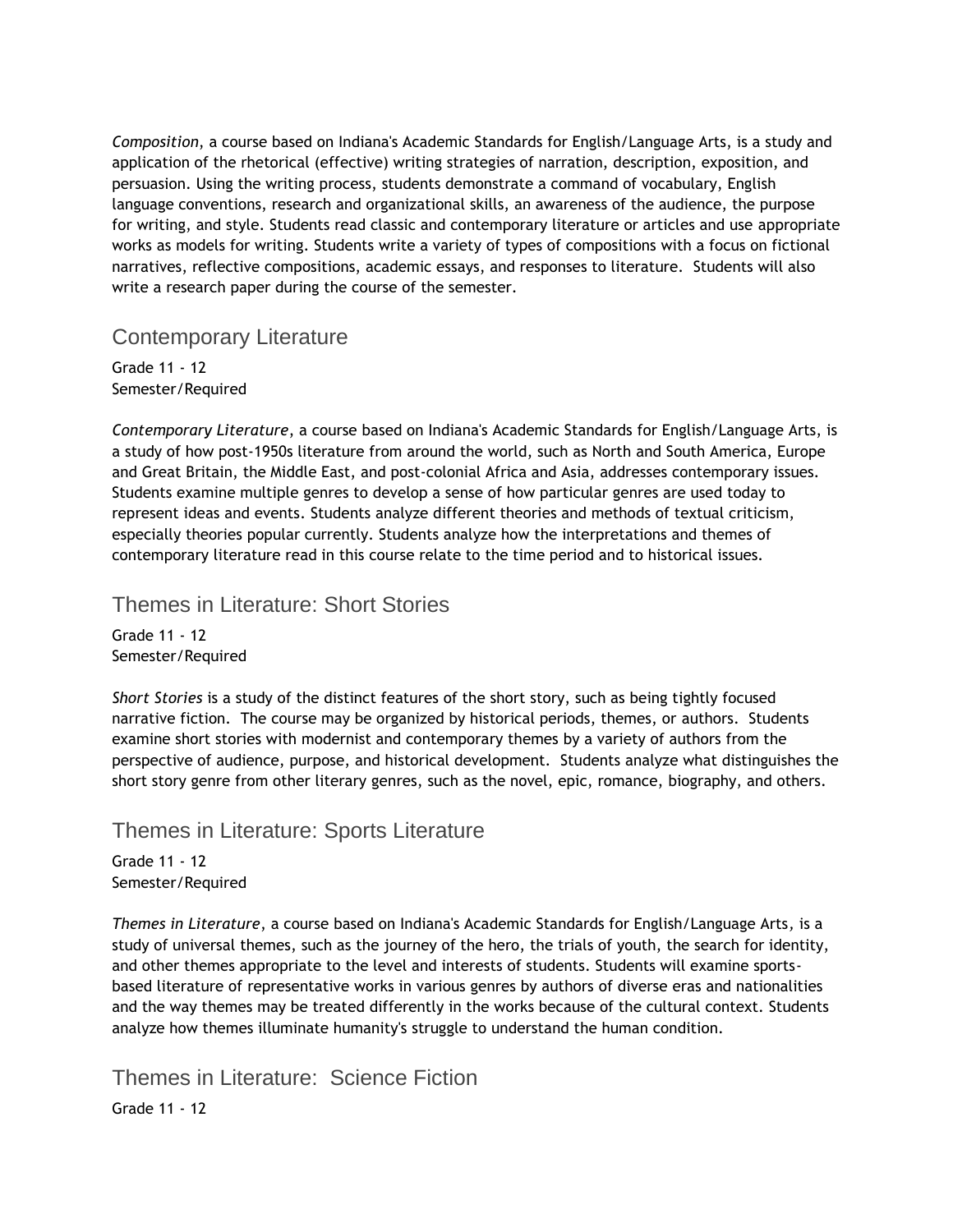#### Semester/Required

*Themes in Literature: Science Fiction is* a course based on Indiana's Academic Standards for English/Language Arts. This course is designed to increase students' knowledge of literary genre known as Science Fiction. Emphasis will be on the study of literature—novels and short fiction—that depicts the future world, visionary scientific endeavor, and conflicts between humans, aliens, and sentient technology.

### Genres of Literature: Honors

Grade 12 Semester/Required Prerequisites: C or higher inW131, AP Language/Literature, or an A in Composition 11/junior literature

*Genres of Literature*, a one-semester course based on the Indiana Academic Standards for English/Language Arts, is designed to help students learn how to read, think, and write critically and cogently about literature. Students will study four genres—poetry, short story, the novel, and drama to understand how each genre shapes literary understanding or experiences differently and how different genres enable or constrain the expression of ideas. Students will focus on how to argue about literature, especially when compared with other literary texts or critical commentaries.

### English Language and Composition: AP

Grade 11 - 12 Two semesters/Required Prerequisite: B or higher in Honors English 10 or A in English 10. Enrolling in AP US History simultaneously is highly recommended. Cost: \$95

*AP English Language and Composition* is an advanced placement course based on content established by the College Board. An AP course in English Language and Composition engages students in becoming skilled readers of prose written in a variety of rhetorical contexts, and in becoming skilled writers who compose for a variety of purposes. Both their writing and their reading should make students aware of the interactions among a writer's purposes, audience expectations, and subjects as well as the way generic conventions and the resources of language contribute to effectiveness in writing. Students are required to take the AP English Language and Composition exam in May.

# English Literature and Composition: AP

Grade 11 - 12 Two semesters/Required Prerequisite: B or higher in Honors English 10 or A in English Cost: \$95

*AP English Literature and Composition* is an advanced placement course based on content established by the College Board. An AP English course in Literature and Composition engages students in the careful reading and critical analysis of imaginative literature. Through the close reading of selected texts, students deepen their understanding of the ways writers use language to provide both meaning and pleasure for their readers. As they read, students consider a work's structure, style, and themes as well as such smaller-scale elements as the use of figurative language, imagery, symbolism, and tone.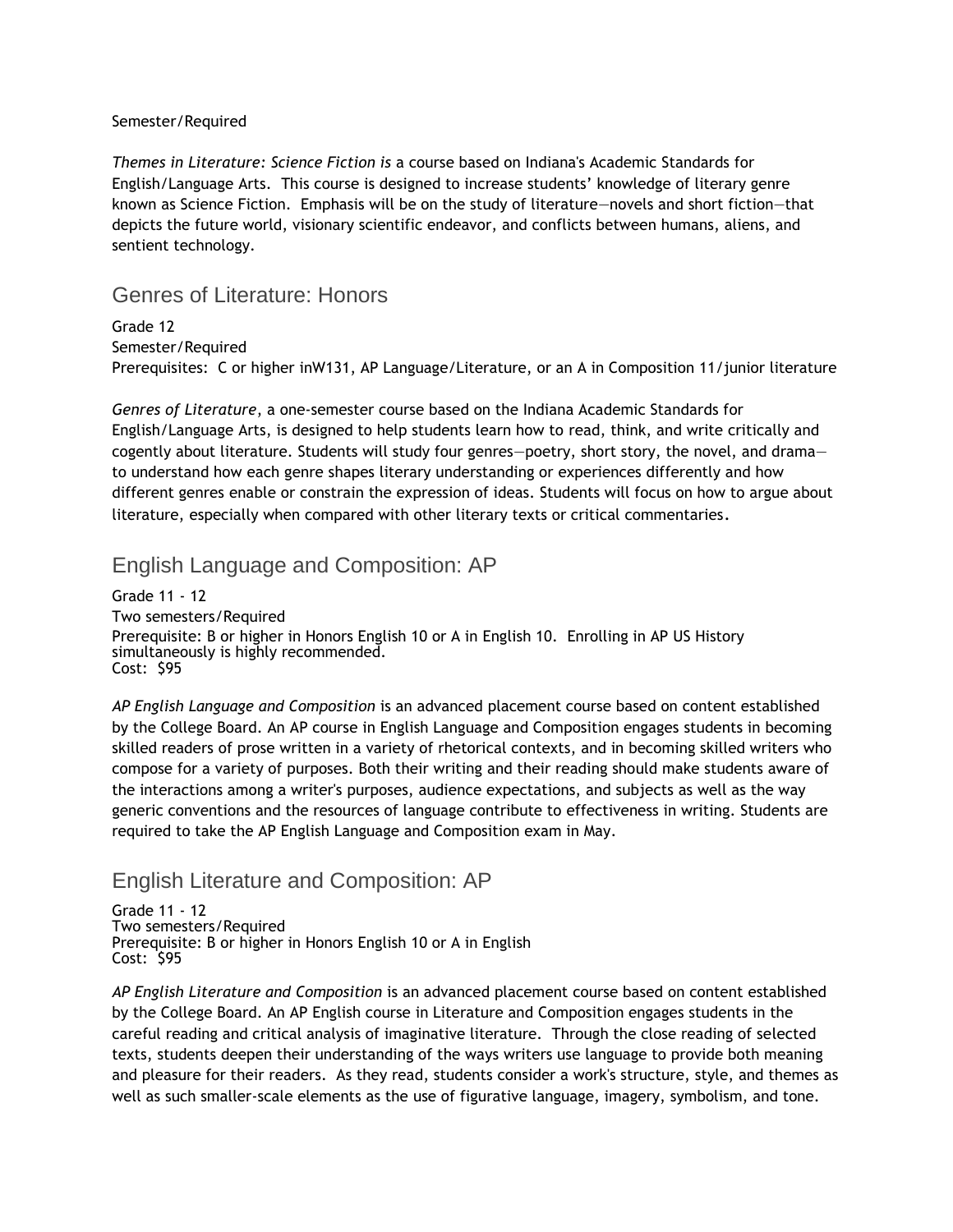The course includes intensive study of representative works from various genres and periods, concentrating on works of recognized literary merit. Students are required to take the AP English Literature and Composition exam in May.

# W131 Reading, Writing, and Inquiry I: Dual Credit/ACP

Grade 12 Semester/3 college credits/fulfills high school English requirement Prerequisite: 2.7 cumulative GPA and B or higher in junior English classes Cost: \$25 per credit hour through Indiana University (\$75)

This course prepares students for writing in a variety of college courses. The focus of this course is on writing from multiple sources to analyze an issue and argue a position. Skills include evaluating sources of information, summarizing sources, adopting a thoughtful position, advancing a clear thesis, and supporting one's views with evidence.

# Creative Writing

Grade 10 - 12 Semester/Elective

*Creative Writing*, a course based on Indiana's Academic Standards for English/Language Arts, is a study and application of the rhetorical (effective) writing strategies for prose and poetry. Using the writing process, students demonstrate a command of vocabulary, the nuances of language and vocabulary, English language conventions, an awareness of the audience, the purposes for writing, and the style of their own writing.

### **Debate**

Grade 10 – 12 Semester/Elective

*Debate*, a course based on Indiana's Academic Standards for English/Language Arts, is the study and application of the basic principles of debate involving support for the basic types of arguments (induction, deduction, causation) and debate strategies (affirmative or negative argument construction and extension, case development, refutation or rebuttal of argument claims and evidence, and persuasive speaking). Debate Project: Students complete a project, such as a mock debate or trial, participation in a forum, competition, or tournament, or an argument supporting or opposing different sides of a major issue, which demonstrates knowledge, application, and presentation progress in the Debate course content.

# Introduction to Public Speaking/Dual Credit/ACP

Grade 12 Semester/Elective/3 college credits Prerequisite: 2.7 cumulative GPA Cost: \$25 fee per credit hour + \$45 technology fee through Indiana University (\$120)

*Speech*, a course based on Indiana's Academic Standards for English/Language Arts, is the study and application of the basic principles and techniques of effective oral communication. Students deliver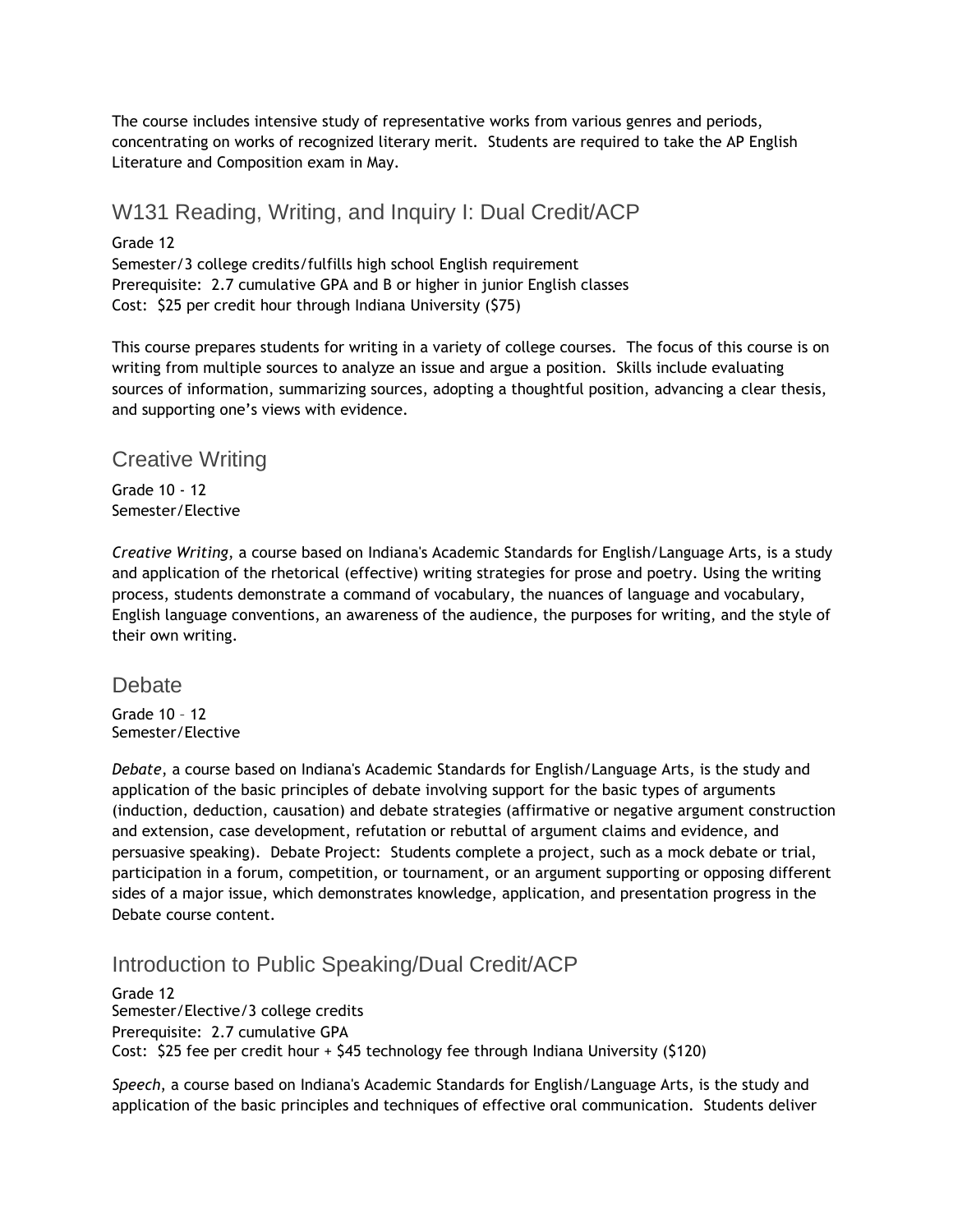focused and coherent speeches that convey clear messages, using gestures, tone, and vocabulary appropriate to the audience and purpose. Students deliver different types of oral and multimedia presentations, including viewpoint, instructional, demonstration, informative, persuasive, and impromptu. Students use the same Standard English conventions for oral speech that they use in their writing.

### Etymology

Grade 10 – 12 Semester/Elective

*Etymology*, a language studies course based on Indiana's Academic Standards for English/Language Arts, is a course that helps students build vocabulary through a knowledge of Greek and Latin prefixes, roots, and suffixes. The course also provides connotative and denotative meanings of words in written and oral contexts. Emphasis is on the practical use of derivatives, including increased writing skills and better understanding of written material. Recommended for college, this course does require rigorous memorization, daily homework, and weekly quizzes.

# Language Arts/Math Lab: An Interdisciplinary Approach

Grades 9 - 12 Two semesters/Elective Prerequisite: Support services committee recommendation

*Language Arts/Math Lab* will focus on elements of the writing process across different genres. Students in LA/Math Lab are also enrolled in grade level English and math courses. The focus for this class will be to provide students with organizational, analytical, and practical language and math- based strategies throughout the curriculum.

# Essential Skills

Grade 9-12 Semester/Elective

*Essential Skills* is a multidisciplinary course that provides students continuing opportunities to develop basic skills including: (1) reading, (2) writing, (3) listening, (4) speaking, (5) mathematical computation, (6) note taking, (7) study and organizational skills, and (8) problem-solving skills, which are essential for high school course work achievement. Determination of the skills to be emphasized in this course is based on Indiana's standards, individual school corporation general curriculum plans, and the student's individual needs.

# Beginning Journalism

Grade 9 - 11 Semester/Elective Prerequisite: B average in English required. Strong writing skills recommended.

*Beginning Journalism* emphasizes journalistic writing and design skills. Students will write news, features, sports, editorials, press releases, broadcasts, columns and yearbook features. Journalism law,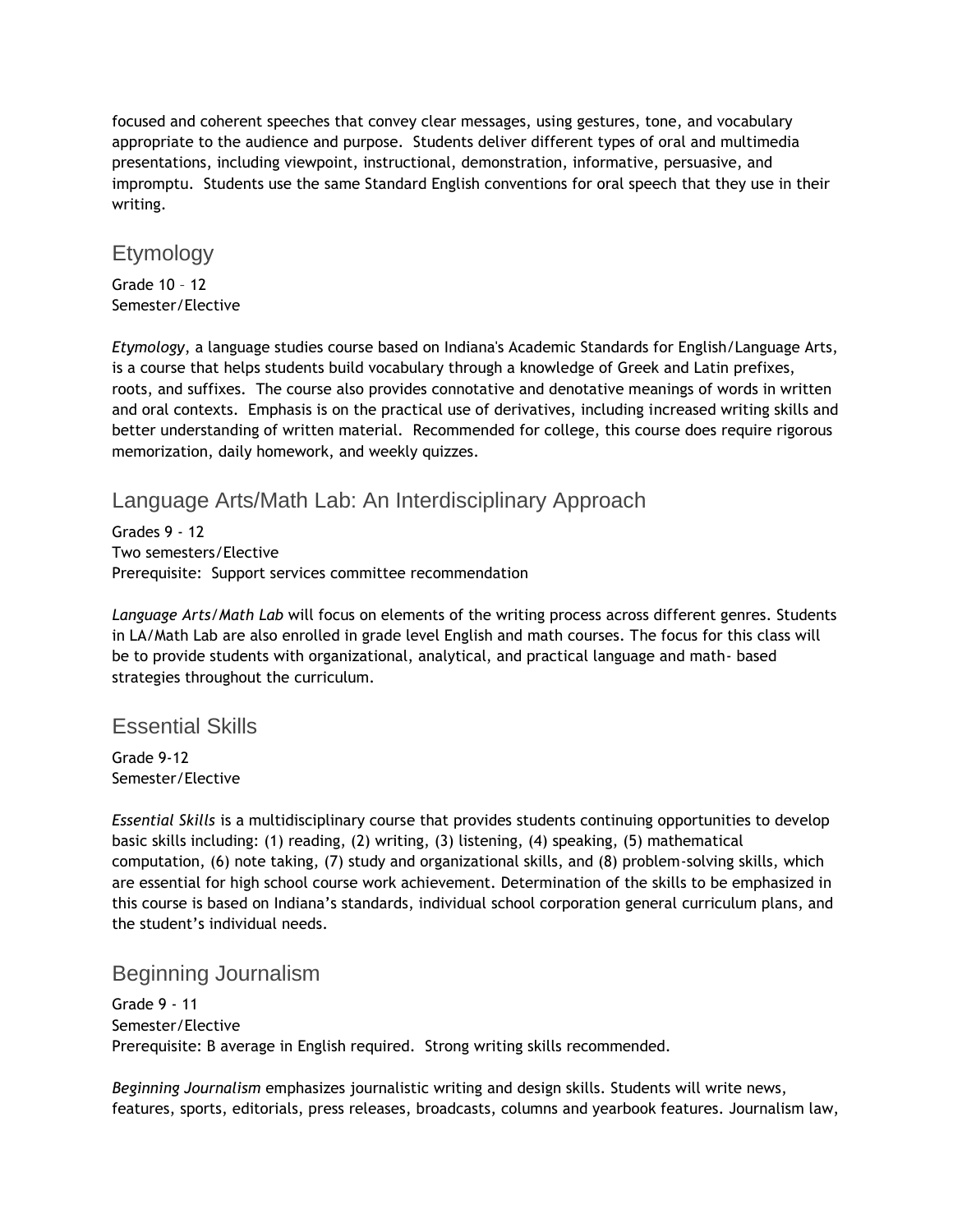ethics, and news judgment are also addressed. Yearbook/newspaper design, graphics, staff management, time management and computer skills are also included in the class. It is highly recommended students take this course before applying for any of the journalism staffs. Students may be recommended for a staff position on Newspaper or Yearbook.

# Student Publications: Media/Yearbook Photography

Grade 11 - 12 Two Semesters/Elective Prerequisite: Photography and staff application

The *Media* class will be an advanced photography class where the student photographers cover all events for yearbook, magazine, website, and school functions as well as produce more advanced projects. This course is part of the publications program and is an application-only class.

# Student Publications: Yearbook

Grade 10 – 12 Two semesters/Elective Prerequisite: Beginning Journalism is highly recommended, but students with strong English skills may have the Beginning Journalism requirement waived with permission of the publications adviser. A staff application is required.

The members of this class are the staff members of *The Citadel,* the school yearbook. The staff produces the 240+ page yearbook for the school and community. The yearbook will cover all aspects of school life including student life, activities, clubs, sports, academics, advertising, and photography. Journalistic skills of writing, editing, interviewing, desktop publishing, digital and film photography, and computer graphics are all hands-on in the application course. Students will work on both individual and staff assignments. Credit can be received for class during the sophomore, junior, and senior years.

# HEALTH AND WELLNESS EDUCATION

*The goal of the Health and Physical Education curriculum is to help students acquire and implement the necessary knowledge and skills for life-long health and fitness. Current health and physical education courses offer students a varied selection of courses designed to help them attain these skills.*

Health & Wellness Education

Grade 9-10 Semester/Required

*Health & Wellness*, a course based on Indiana's Academic Standards for Health & Wellness, provides the basis to help students adopt and maintain healthy behaviors. Health education should contribute directly to a student's ability to successfully practice behaviors that protect and promote health and avoid or reduce health risks. Through a variety of instructional strategies, students practice the development of functional health information (essential concepts); determine personal values that support healthy behaviors; develop group norms that value a healthy lifestyle; develop the essential skills necessary to adopt, practice, and maintain health-enhancing behaviors. This course includes the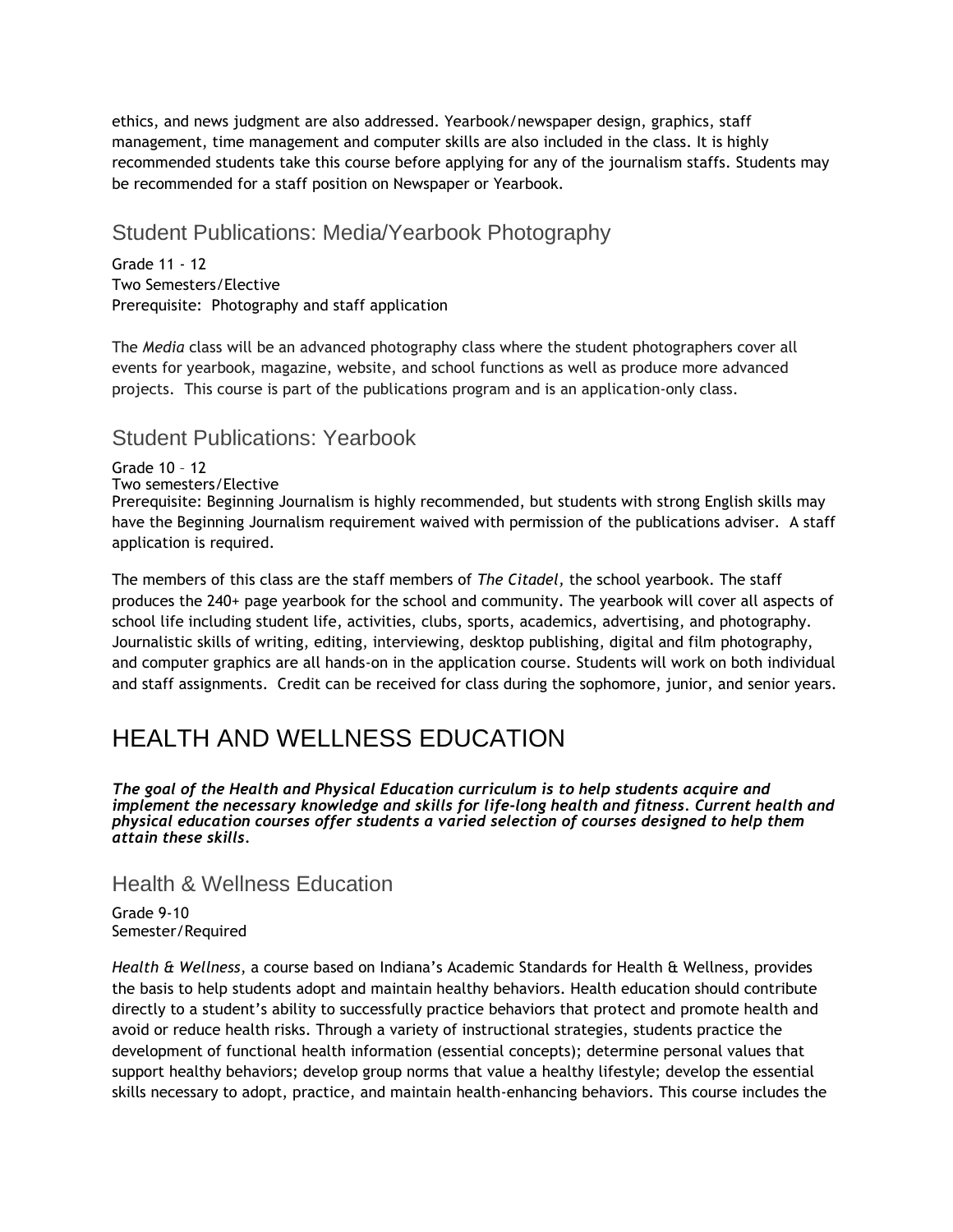application of priority areas in a planned, sequential, comprehensive health education curriculum. Priority areas include promoting personal health and wellness, physical activity, healthy eating, promoting safety and preventing unintentional injury and violence, promoting mental and emotional health, a tobacco-free lifestyle and an alcohol- and other drug-free lifestyle, and promoting human development and family health. This course provides students with the knowledge and skills of health and wellness core concepts, analyzing influences, accessing information, interpersonal communication, decision-making and goal-setting skills, health-enhancing behaviors, and health and wellness advocacy skills.

Secondary Physical Education I

Grade 9 Two semesters/Required

*Physical Education I* is designed to help students become more aware of the purpose and value of physical fitness for an active and healthy future. Students will gain an appreciation and understanding of a variety of team and individual sports, which will enable them to enjoy the role of participant or spectator. Physical Education class will include units in flag football, soccer, speedball, basketball, volleyball, softball, tennis, bowling, ice-skating, conditioning, weight training, and floor hockey. Adaptive physical education is offered as needed in the least restricted environment and on individual assessment*.*

# Physical Education II: Lifetime Fitness

Grade 10 - 12 Semester/Elective

*Physical Education II: Lifetime Fitness* is an advanced physical education course emphasizing the development and maintenance of physical fitness of the total body through aerobic instruction, individual and team activities/sports, cardiorespiratory endurance, and muscular strength. This course is designed for students of all athletic levels and abilities who desire a physically fit lifestyle.

# Physical Education II: Athletic Weight Training

Grade 10 - 12 Semester/Elective

*Physical Education II: Athletic Weight Training* is an advanced physical education course featuring instruction in the techniques of weight training and conditioning as they pertain to athletic competition. This course involves a physically demanding program of weight training and fitness activities designed to enhance strength, speed, agility, flexibility, jumping, and coordination. This course is designed for students participating in competitive sports and is not designed for those with casual interest.

(NOTE: A version of this Elective Physical Education class is being introduced during the 2018-2019 school year. The class meets prior to school four days per week and participants earn  $\frac{1}{2}$  credit hour. Contact the BCHS Athletic Office for more information.)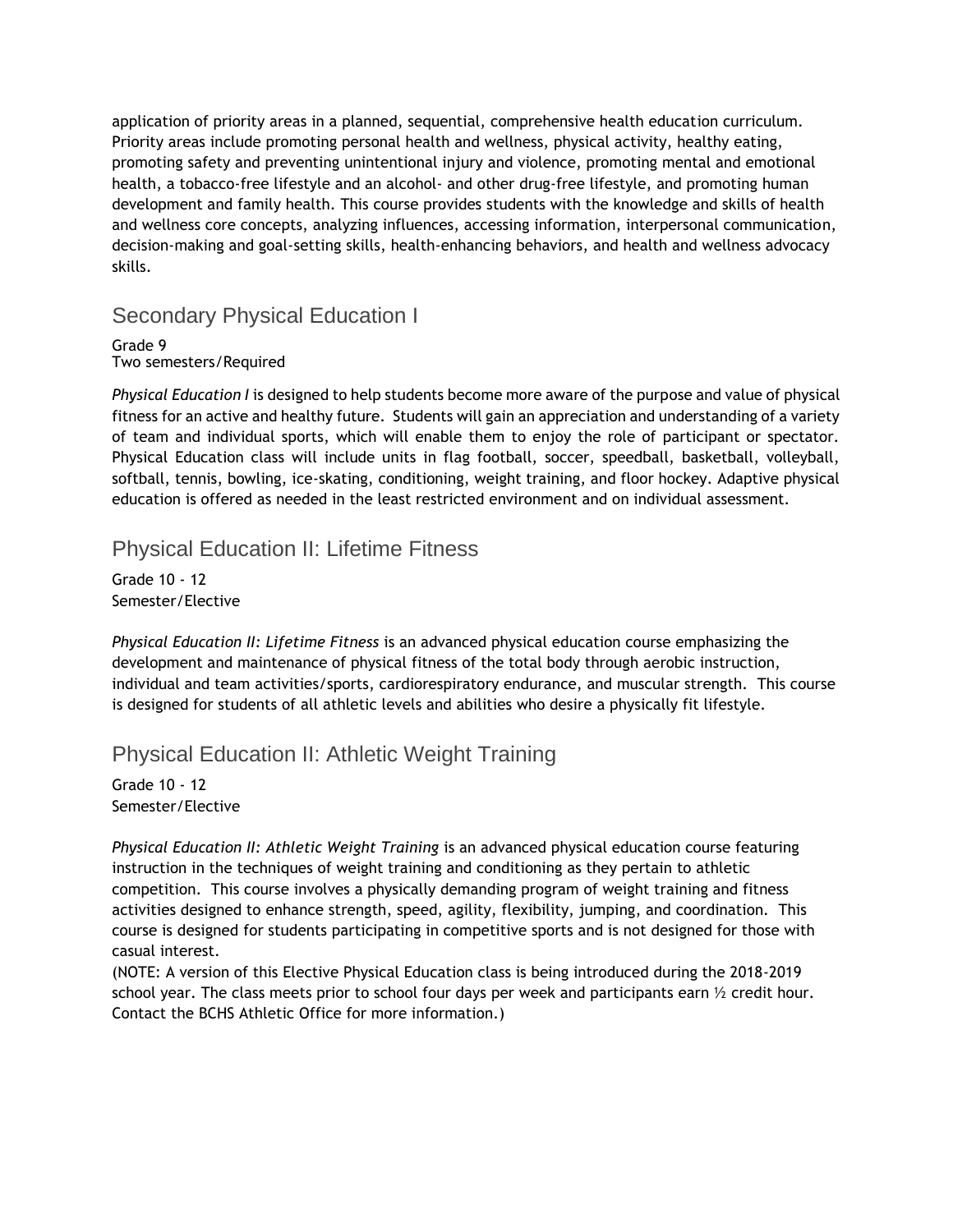# MATHEMATICS

*The Math Department has established many courses and various levels of these courses to meet the individual needs and ability levels of all students. Realizing that math skills permeate all facets of life, it is essential that each student develop his or her potential and feel confident and successful when applying math concepts.* 

# Algebra I

Grade 9

Two semesters/Required unless Algebra I was taken in middle school, and the student has passed the BCHS Algebra I proficiency exam.

Prerequisite: Placement test score or grade school recommendation

*Algebra I* formalizes and extends the mathematics that students learned in the middle grades. Five critical areas comprise Algebra I: Relations and Functions; Linear Equations and Inequalities; Quadratic and Nonlinear Equations; Systems of Equations and Inequalities; and Polynomial Expressions. The critical areas deepen and extend understanding of linear and exponential relationships by contrasting them with each other and by applying linear models to data that exhibit a linear trend. Students engage in methods for analyzing, solving, and using quadratic functions. The Mathematical Practice Standards apply throughout each course and, together with the content standards, prescribe that students experience mathematics as a coherent, useful, and logical subject that makes use of their ability to make sense of problem situations.

# Algebra I: Honors

Grade 9

Two semesters/Required unless Algebra I was taken in middle school, and the student has passed the BCHS Algebra I proficiency exam.

Prerequisite: Placement test score or grade school recommendation

*Algebra I Honors* is an accelerated, more in-depth treatment of material taught in Academic Algebra I with a higher degree of difficulty in problem solving requirements. Students will display mastery of the following topics: data analysis, graphing, inequalities, radicals, linear functions, quadratic functions, exponential functions, polynomial functions and rational functions.

### **Geometry**

Grade 9 - 12 Two semesters/Required Prerequisite: Algebra I or student has passed the BCHS Algebra I proficiency exam. Placement test score, proficiency exam score, and grade school recommendation will determine level.

*Geometry* formalizes and extends students' geometric experiences from the middle grades. Students explore more complex geometric situations and deepen their explanations of geometric relationships, moving toward formal mathematical arguments. Six critical areas comprise the Geometry course: Congruency and Similarity; Measurement; Analytic Geometry; Circles; and Polyhedra. The Mathematical Practice Standards apply throughout each course and, together with the content standards, prescribe that students experience mathematics as a coherent, useful, and logical subject that makes use of their ability to make sense of problem situations.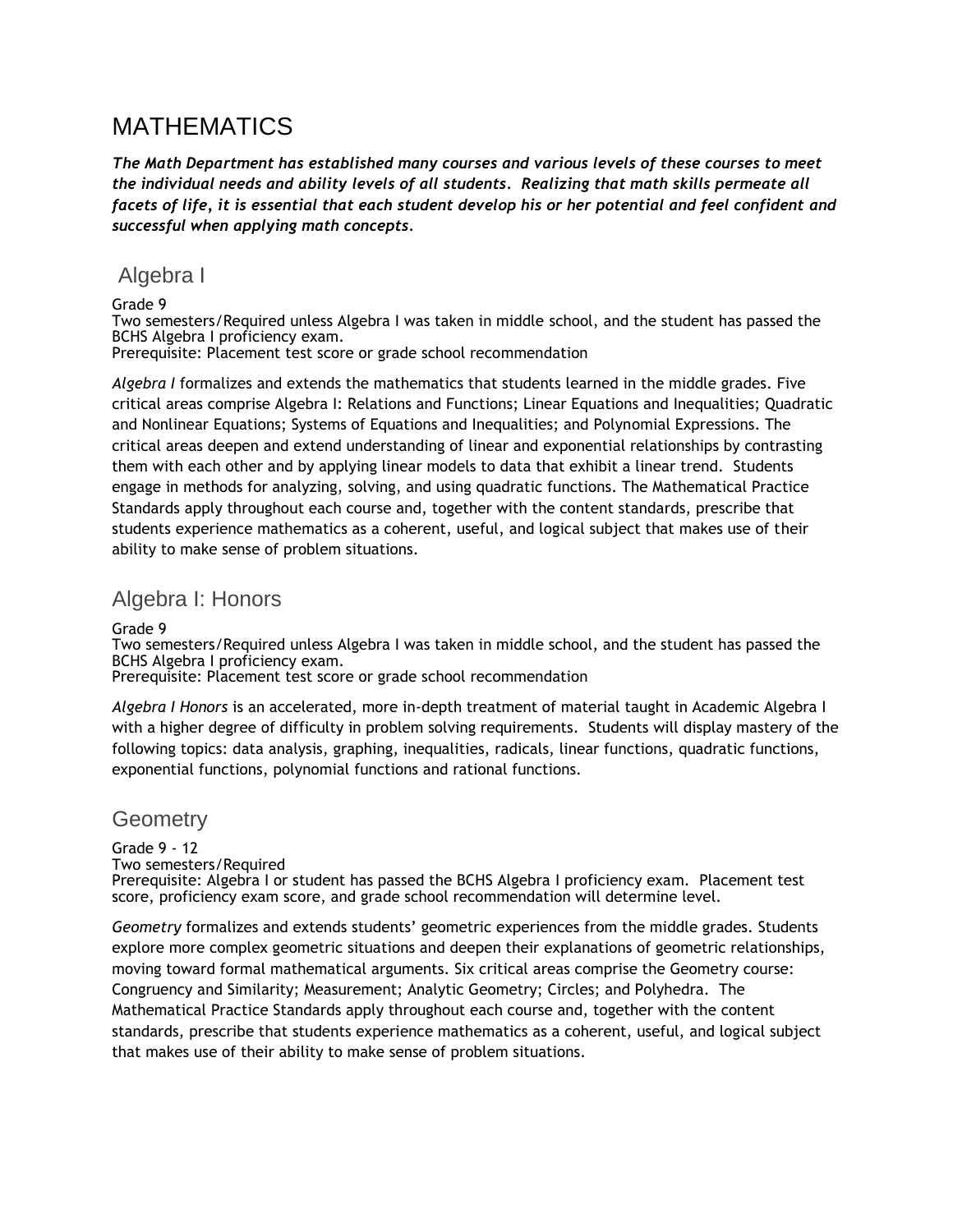# Geometry: Honors

Grade 9 - 10 Two semesters/Required Prerequisite: B or higher in Honors Algebra I or A in Algebra I or student has passed the BCHS Algebra I proficiency exam. Placement test score, proficiency exam score, and grade school recommendation will determine level.

*Geometry Honors* is an accelerated course in Euclidean geometry. This course covers all the material in Academic Geometry plus coordinate geometry and some solid geometry.

# Algebra II

Grade 10 – 12 Two semesters/Required Prerequisite: Geometry or teacher recommendation

Algebra II emphasizes the structure of the number system. It includes a review of Algebra I, increases skill and speed in handling processes, and provides familiarity with advanced principles and methods. Exponents and logarithms are covered in this course. The expanded topics of the course include: the theorems and algorithms of algebra, polynomials and polynomial functions, rational exponents, complex numbers, sequence and series, matrices, and exponential and logarithmic functions. A graphing calculator is required.

# Algebra II: Honors

Grade Level: 10 – 11 Two semesters/Required Prerequisite: B or higher in Honors Algebra I or A in Algebra I.

*Algebra II Honors* emphasizes the structure of the number system. It includes a review of Algebra I, increases skill and speed in handling processes, and provides familiarity with advanced principles and methods. Exponents and logarithms are covered in this course. The expanded topics of the course include: the theorems and algorithms of algebra, polynomials and polynomial functions, rational exponents, complex numbers, sequence and series, matrices, and exponential and logarithmic functions. This course is an accelerated, more in-depth treatment of the material taught in Algebra II. A graphing calculator is required.

# Probability & Statistics

Grade 11 - 12 Two semesters/Required Prerequisite: Algebra II

*Probability & Statistics* is designed for students wishing to take an applied math course. Topics studied include Venn diagrams, combinatorics, data gathering, statistical measurements, simple to complex probability, sampling, and statistical distributions. Whenever possible, students will plan and conduct experiments or surveys and analyze the resulting data. A graphing calculator is required.

# Finite Math/Dual Credit/ACP

Grade 12 Two semesters/Required/3 college credits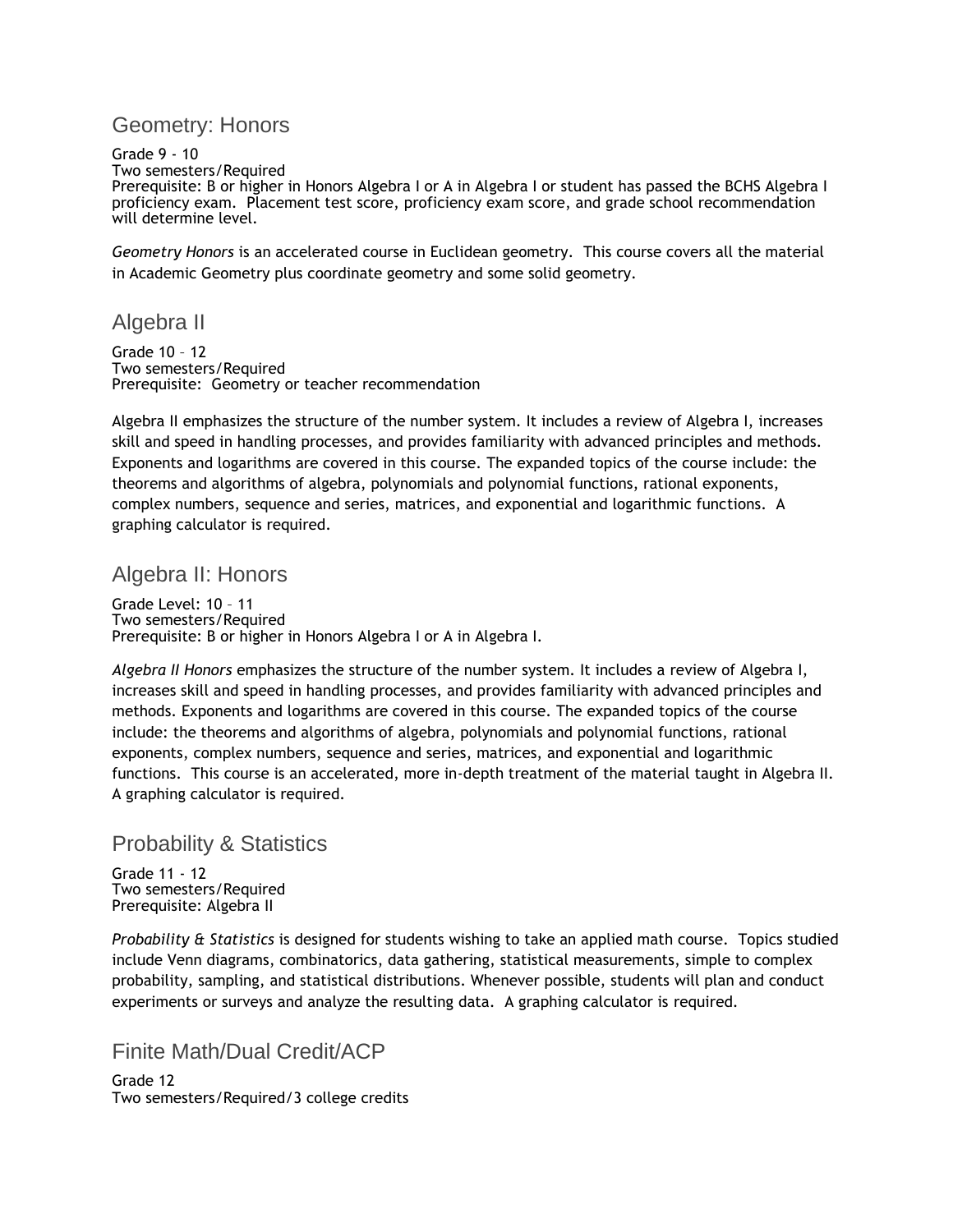Prerequisite: 2.7 cumulative GPA; Algebra II required; Pre-Calculus recommended Cost: \$25 per credit hour through Indiana University (\$75)

*Finite Math* works on sets, counting, and basic probability, including random variables and expected values. Linear systems, matrices, linear programming, and applications are also a part of the curriculum of the course.

### Pre-Calculus

Grades 11-12 Two semesters/Required Prerequisite: C or higher in Algebra II

*Pre-Calculus* builds on algebraic functions and extends them to new concepts. Conic sections, trigonometry, and polar coordinates will be explored in this course. Emphasis will be on the basic equations, graphs, and theory behind these topics. Trigonometric identities and applications will also be covered. This course will meet the trigonometric requirements for many universities.

### Pre-Calculus: Honors

Grade 11 – 12 Two semesters/Required Prerequisite: A or B in Honors Algebra II or A in Algebra II

*Pre-Calculus Honors* is a synthesis and expansion of algebraic and geometric ideas previously learned. Students will study college algebra topics which include more complex functions, sequences and series, vectors and conic sections. One semester of this course is devoted to trigonometry with emphasis on triangular relationships, identities, and equations. Students will also advance their understanding of imaginary numbers through an investigation of complex numbers and polar coordinates. This is a more rigorous course requiring more complex thought processes and rationalizing answers.

### Statistics: AP

Grade 10 - 12 Two semesters/Elective Prerequisite: Honors Algebra II and teacher recommendation Cost: \$95

*Statistics Advanced Placement* introduces students to the major concepts and tools for collecting, analyzing, and drawing conclusions from data. Students will be exposed to four broad conceptual themes: exploring data, sampling and experimentation, anticipating patterns, and statistical inferences. Projects and work outside of the classroom will be required, and students are required to take the AP exam in May. This course is an advanced placement course based on content established by the College Board. A graphing calculator is required.

# Calculus: Honors

Grade 11 - 12 Two semesters/Elective Prerequisite: C or higher in Honors Pre-Calculus; B or higher in Pre-Calculus; B or higher in Honors Algebra II or Algebra II.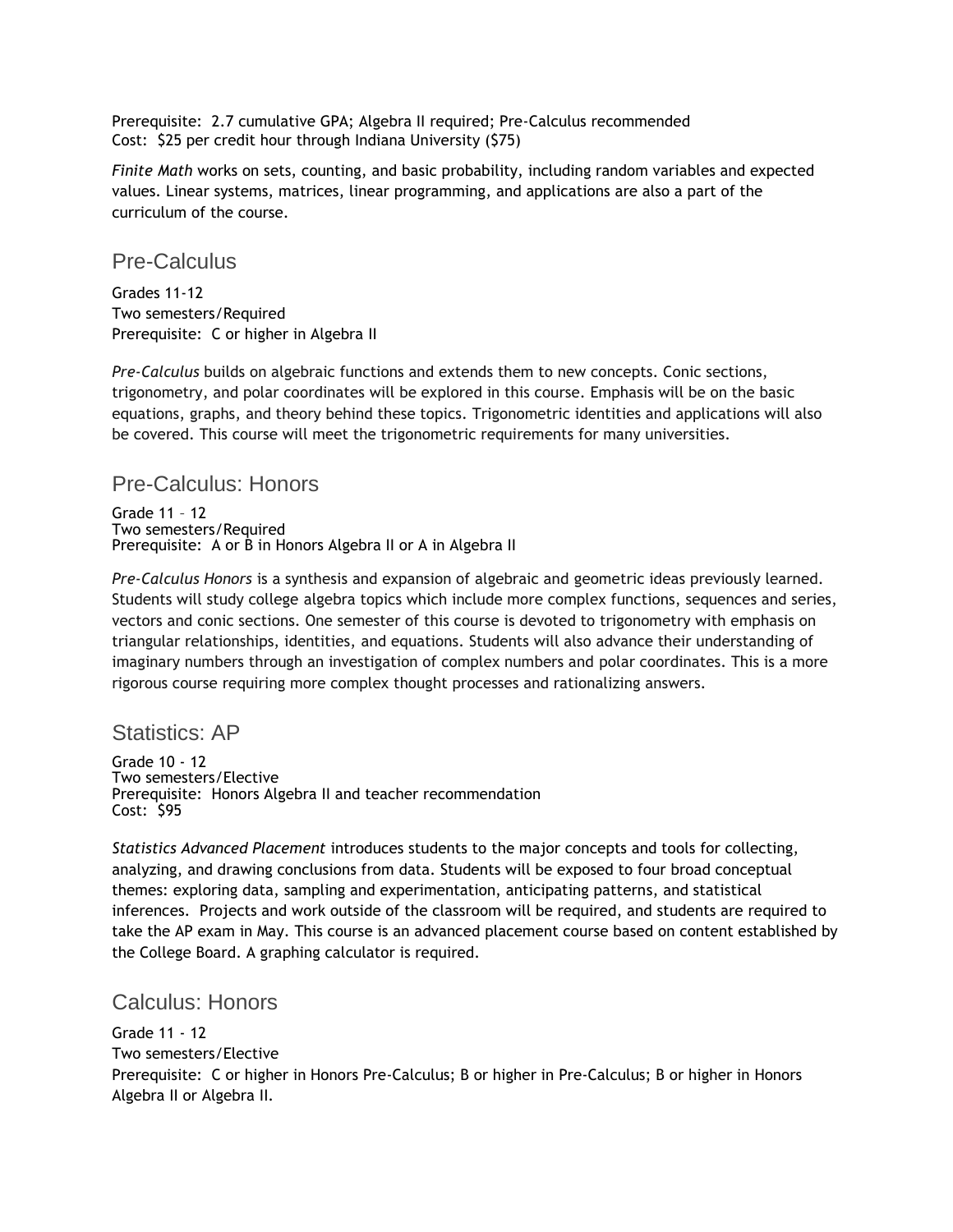*Calculus Honors* is primarily concerned with developing the students' understanding of the concepts of calculus. The course emphasizes a multi-representational approach to calculus, with concepts, results, and problems being expressed graphically, numerically, analytically, and verbally. Topics include: (1) functions, graphs, and limits; (2) derivatives; and (3) integrals.

### Calculus (AB): AP

Grade 12 Two semesters/Elective Prerequisite: B or higher in Honors Pre-Calculus and teacher recommendation Cost: \$95

*Calculus (AB) Advanced Placement* presents a rigorous study of all functions and their limits, derivatives, integrals, and the corresponding applications of each. Students can expect at least one hour per night of individual study. This course is an advanced placement course based on content established by the College Board. Students are required to take the AP exam in May. A graphing calculator is required.

# Calculus (BC): AP

Grade 12 Two Semesters/Elective Prerequisite: Calculus (AB): AP Cost: \$95

*Calculus (BC) Advanced Placement* is a course based on the content established and copyrighted by the College Board. The course is not intended to be used as a dual credit course. AP Calculus BC is roughly equivalent to both first and second semester college calculus courses and extends the content learned in AP Calculus AB to different types of equations and introduces the topic of sequences and series. This course covers topics in differential and integral calculus, including concepts and skills of limits, derivatives, definite integrals, the Fundamental Theorem of Calculus, and series. The course teaches students to approach calculus concepts and problems when they are represented graphically, numerically, analytically, and verbally, and to make connections amongst these representations. Students learn how to use technology to help solve problems, experiment, interpret results, and support conclusions. The content of *AP Calculus BC* is designed to qualify the student for placement and credit in a course that is one course beyond that granted for *AP Calculus AB.*

# **SCIENCE**

*The Science Department offers a variety of classes at various levels to meet the individual needs and abilities of all students. Knowledge of science permeates all facets of life, and it is essential that students realize their potential and feel confident about their understanding of scientific principles.*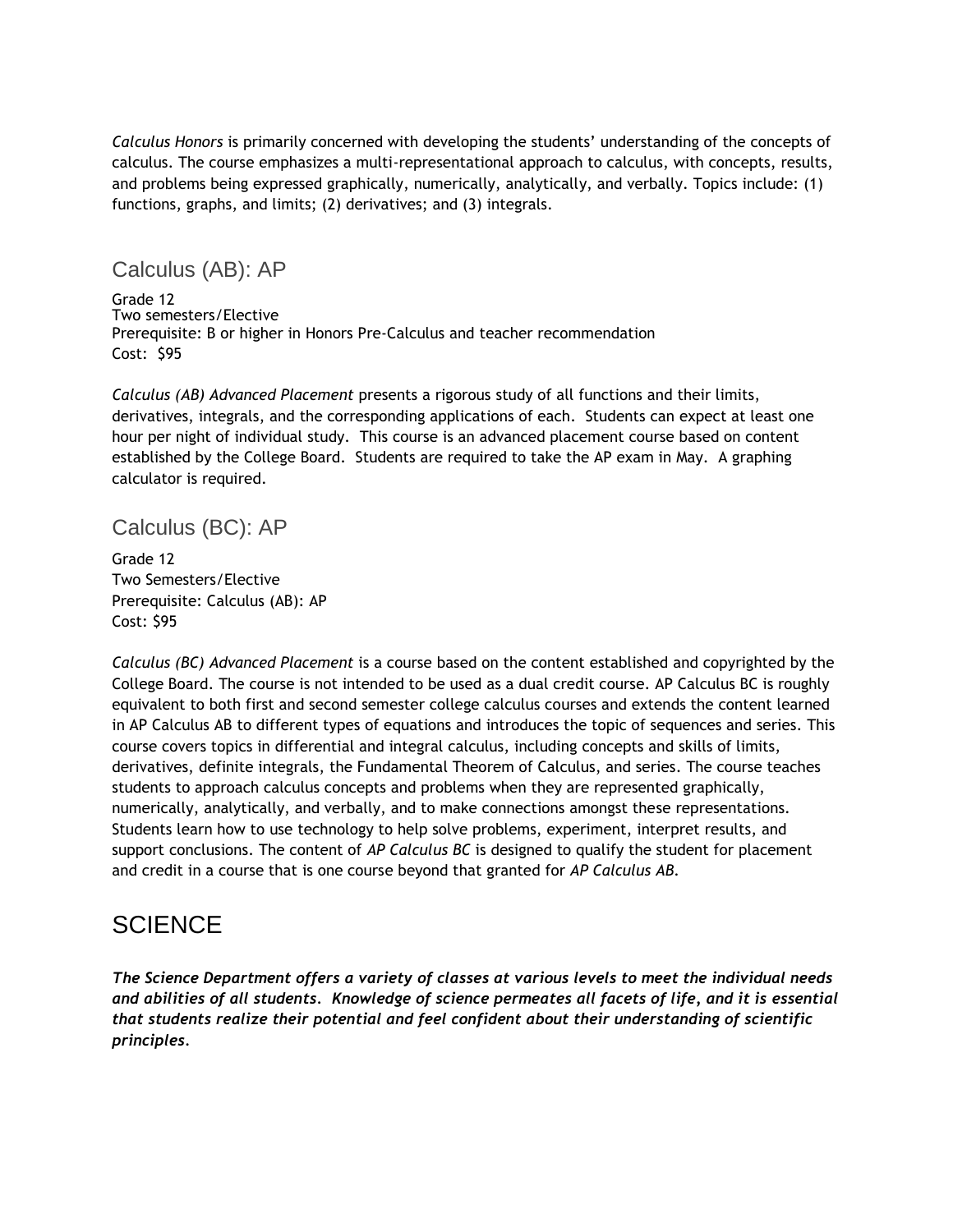# Biology I

Grade 9 - 10 Two semesters/Required Prerequisite: Placement test score or grade school recommendation

*Biology I* introduces the student to the distinguishing properties of living organisms. Students will explore more deeply the unique nature of life, classification, cell structure and function, genetics, microbiology, multi-cellular plants, animals, ecology, and evolution. Laboratory experiments will emphasize problem-solving techniques with hands-on experiences such as dissection and proper microscope usage.

# Biology I: Honors

Grade 9 Two semesters/Required Prerequisite: Placement test score or grade school recommendation

*Honors Biology* introduces the student to the distinguishing properties of living organisms. Students will explore the nature of life, cell structure and function, genetics, energy dynamics, ecology, and evolution. Laboratory experiments will emphasize problem-solving techniques with hands-on experiences. Additionally, the curriculum of this course is designed to address the College Board objectives and to utilize AP Vertical Team strategies for Advanced Placement Science courses in an effort to lay important foundation work for future enrollment and success in AP Science classes.

### Earth and Space Science

Grade 9 - 12 Two semesters/Elective

*Earth and Space Science* is a Core 40 physical science course. It provides students with a basic understanding of the four areas of Earth and Space Science: meteorology, geology, astronomy, and oceanography. Students will examine Earth's interconnected systems that may be changing or may be in equilibrium. Topics of study will include plate tectonics, weather maps, rock & mineral systems, earthquakes, stars, and planets.

### Integrated Chemistry-Physics

Grade 10 - 12 Two semesters/Required Prerequisite: Algebra I

*Integrated Chemistry-Physics* is for students who are interested in Chemistry and Physics but choose not to take Chemistry and instead take this lab-based course to fulfill Core 40 requirements. Students will be exposed to practical applications of Chemistry and Physics. With an emphasis on common scientific processes, studies will include: velocity, momentum, acceleration, thermal energy, periodic table, chemical bonds, laws of motion, electricity and different forms of energy. A working knowledge of algebra is required.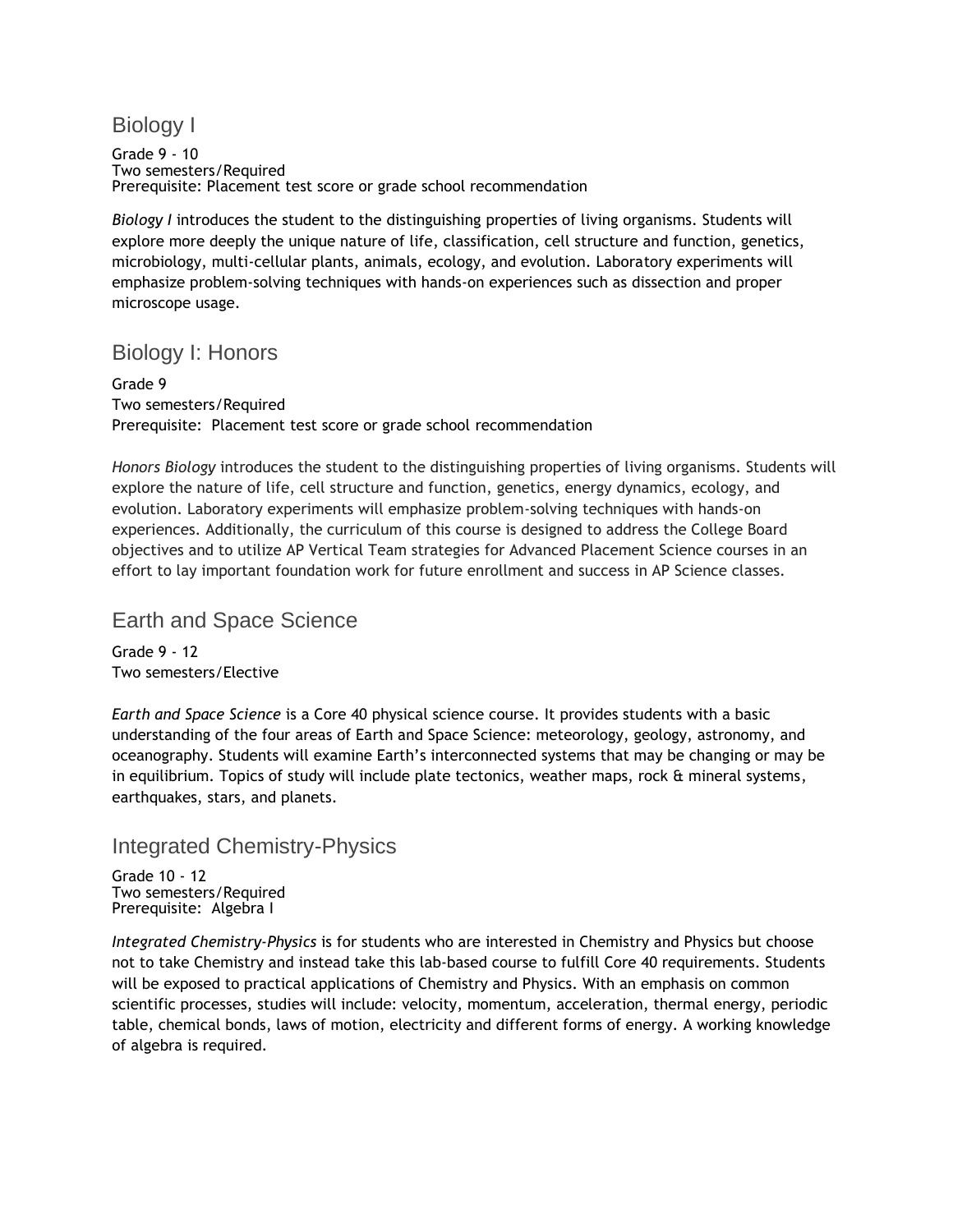# Chemistry I

Grade 10 – 12 Two semesters/Required Prerequisite: Biology

*Chemistry I* will fulfill Academic Honors Diploma requirements. This course will be less rigorous than Chemistry: Honors. This course will provide a background for success in college chemistry, though will not strive for as much depth of study as Chemistry: Honors by meeting the following objectives: 1) students will develop a lesser sense of memorization, to be replaced by independent formation of concepts, scientific reasoning, and common sense; 2) students will develop competency in solving word problems by the factor-label method; 3) values achieved from the course will be of a practical nature, of an aesthetic nature, and of a preparatory nature for the study of any discipline. Subject matter will include the metric system, atomic theory, chemical nomenclature, writing formulas, balancing chemical equations, periodic trends of the elements, chemical bonding, and gas laws. Students should expect to move through the textbook rapidly, making this more of a chemistry survey course.

# Chemistry I: Honors

#### Grade 10 – 12

Two semesters/Required

Prerequisite: 80% or higher in Honors Biology; teacher recommendation if in Biology; currently enrolled in Honors Algebra II or a higher-level math class

*Chemistry I Honors* provides students a background for success in college Chemistry by meeting the following objectives: 1) students will develop a lesser sense of memorization, to be replaced by independent formation of concepts, scientific reasoning, and common sense; 2) students will develop competency in solving word problems by the factor-label method; 3) values achieved from the course will be of a practical nature, of an aesthetic nature, and of a preparatory nature for the study of any discipline. Subject matter will include the metric system, atomic theory, chemical nomenclature, writing formulas, balancing chemical equations, periodic trends of the elements, chemical bonding, and gas laws. Students successfully completing this course will be able to think critically about their physical world and be prepared to study Chemistry at the next level.

### Physics I

Grade 10 – 12 Two semesters/Required Prerequisite: Algebra II, may be taken concurrently

*Physics I* is a course focused on the following core topics: motion and forces; energy and momentum; temperature and thermal energy transfer; electricity and magnetism; vibrations and waves; light and optics. Instruction should focus on developing student understanding that scientific knowledge is gained from observation of natural phenomena and experimentation by designing and conducting investigations guided by theory and by evaluating and communicating the results of those investigations according to accepted procedures.

Physics I: AP

Grade 11 – 12 Two semesters/Required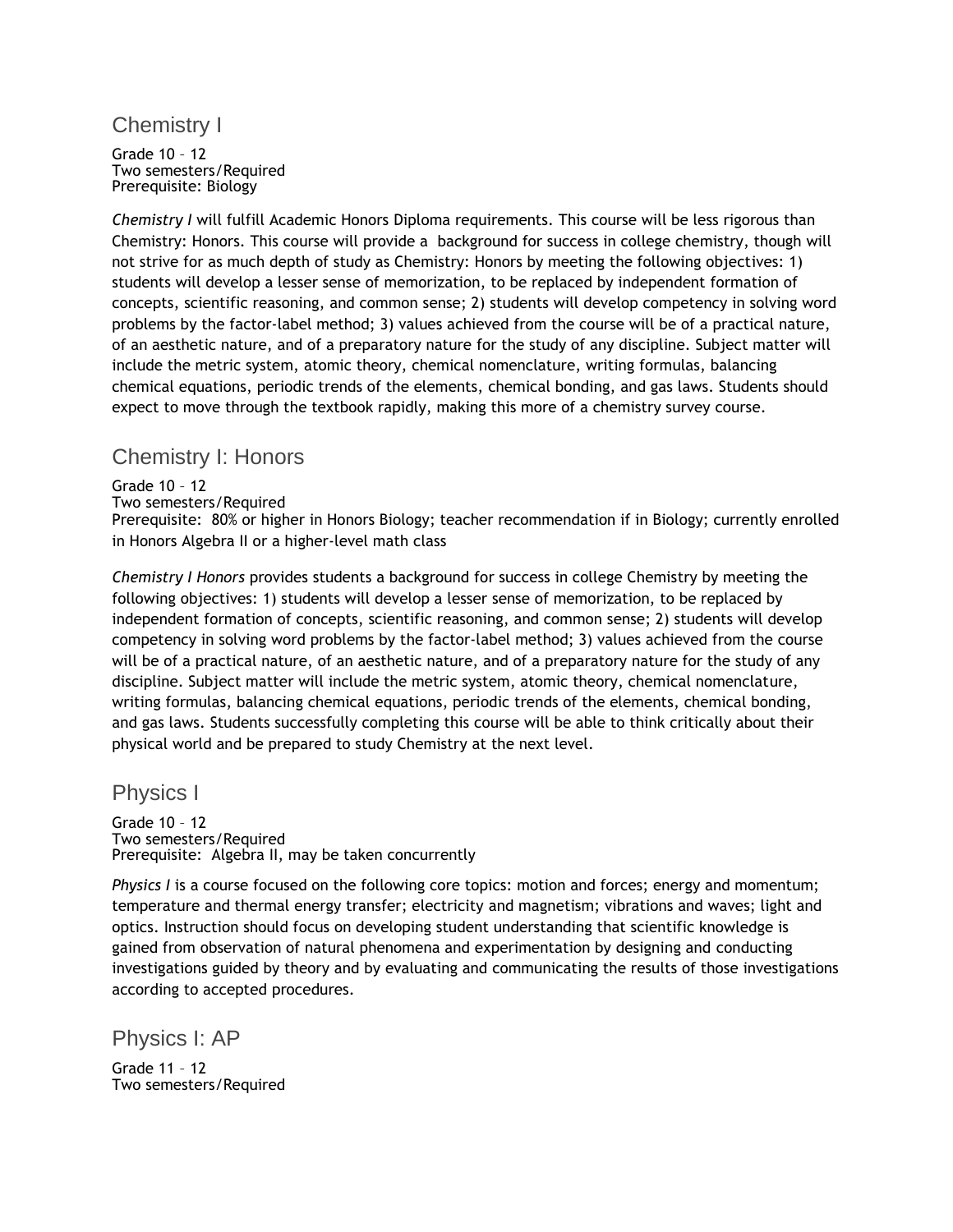Prerequisite: Honors Chemistry; Honors Pre-Calculus, may be taken concurrently; and teacher recommendation Cost: \$95

*Physics I, Advanced Placement* is organized around seven foundational big ideas in physics and is the equivalent to a first-semester college course in algebra-based physics. The course covers Newtonian mechanics (including rotational dynamics and angular momentum); work, energy, and power; an introduction to electric circuits; and mechanical waves and sound. Students are required to take the AP exam in May.

### Environmental Science

Grade 11 - 12 Two semesters/Elective

*Environmental Science* is an interdisciplinary course that integrates biology, Earth science, chemistry, and other disciplines. Students enrolled in this course conduct in-depth scientific studies of ecosystems, population dynamics, resource management, and environmental consequences of natural and anthropogenic processes. Students formulate, design, and carry out laboratory and field investigations as an essential course component. Students completing Environmental Science acquire the essential tools for understanding the complexities of national and global environmental systems.

# Environmental Science: AP

Grade 11 - 12 Two semesters/Elective Cost: \$95

*Environmental Science, Advanced Placement* is a course based on content established by the College Board. Students enrolled in AP Environmental Science investigate the scientific principles, concepts, and methodologies required to understand the interrelationships of the natural world, to identify and analyze environmental problems both natural and human-made, to evaluate the relative risks associated with these problems, and to examine alternative solutions for resolving and/or preventing them. Students are required to take the AP exam in May.

# Anatomy and Physiology: Honors

Grade 11 – 12 Two semesters/Elective Prerequisite: Biology and Chemistry

*Anatomy and Physiology Honors* will introduce students to the anatomy, physiology and development of the human body. The course begins with an introduction to the human organism, approaching the human body in terms of overall layout: body plan, organization, and the systems that maintain life and regulation, or homeostasis. Next, various organ systems and their related processes will be discussed. Finally, students will explore disease, how it disrupts the natural flow of the body systems, and the best routes to health. Approximately 25 percent of class time will be spent in lab.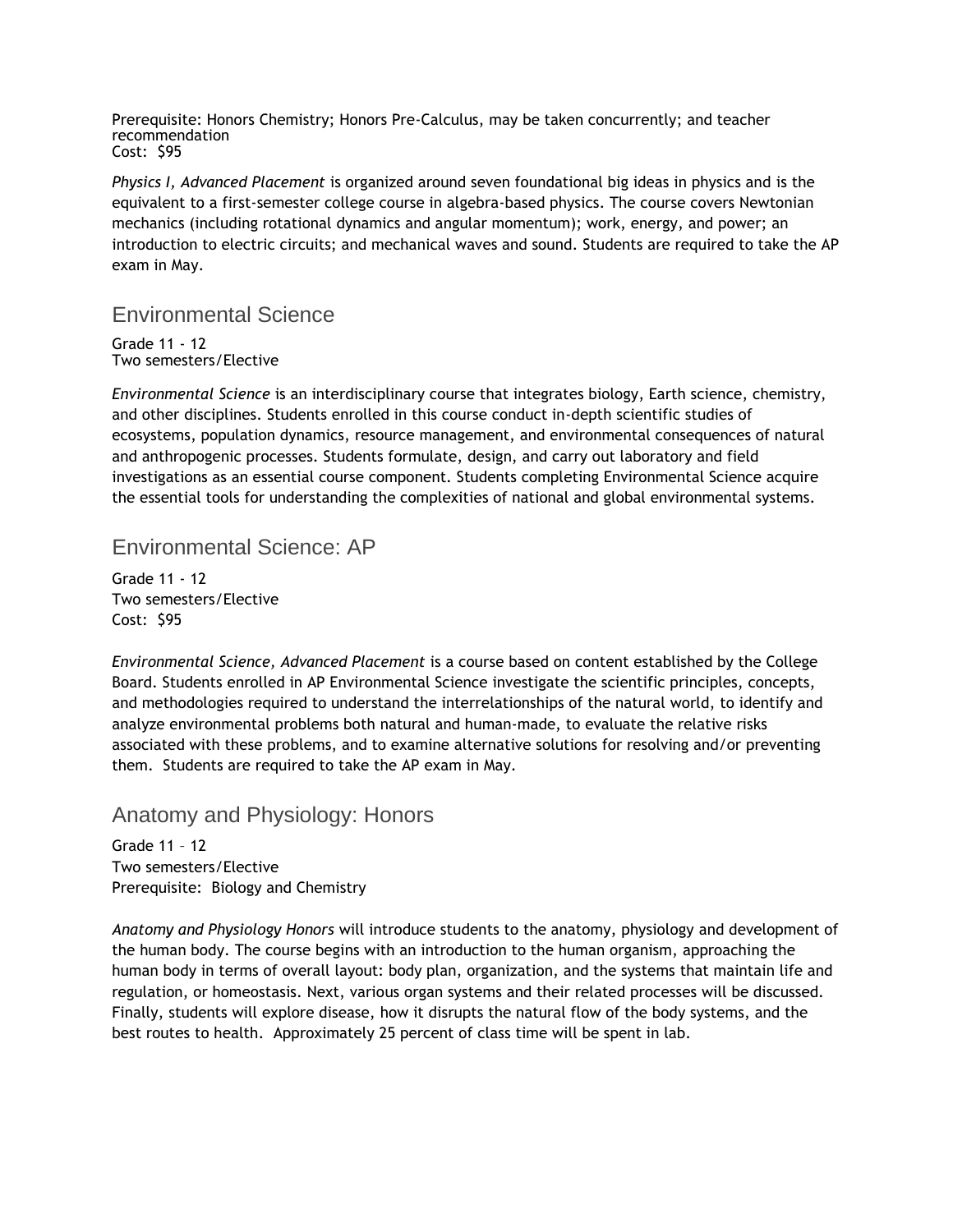Biology: AP

Grade 11 - 12 Two semesters/Elective Prerequisite: Biology and Chemistry (Honors Chemistry highly recommended) Cost: \$95 *Biology Advanced Placement* is a course based on the content established and copyrighted by the College Board. The major themes of the course include: The process of evolution drives the diversity and unity of life, biological systems utilize free energy and molecular building blocks to grow, to reproduce and to maintain dynamic homeostasis, Living systems store, retrieve, transmit and respond to information essential to life processes, Biological systems interact, and these systems and their interactions possess complex properties. Students will be required to take the College Board AP Biology exam.

### Chemistry: AP

Grade 11 – 12 Year/Elective Prerequisite: Biology; Honors Chemistry; Pre-Calculus, may be taken concurrently; and teacher recommendation Cost: \$95

*Chemistry Advanced Placement* is offered for those students who are willing to accept the challenge of a rigorous, in-depth academic course. It will use a college text and will mimic the experience of a quality first-semester college chemistry course. Topics will include nomenclature, stoichiometry, acidbase and redox reactions, gas laws, thermodynamics, bonding (VSEPR) and molecular geometry, rates and equilibrium, electrochemistry, and organic chemistry. Students should expect one hour of homework each night. Chemistry Advanced Placement is based on content established by the College Board. Students will be required to take the College Board AP Chemistry exam.

### Principles of Engineering

Grade 11 - 12 Semester/Elective

*Principles of Engineering* is a course that focuses on the process of applying engineering, technological, scientific and mathematical principles in the design, production, and operation of products, structures, and systems. This is a hands-on course designed to allow students interested in engineering careers to explore experiences related to specialized fields such as civil, mechanical, and materials engineering. Students will engage in research, development, planning, design, production, and project management to simulate a career in engineering. The topics of ethics and the impacts of engineering decisions are also addressed. Classroom activities are organized to allow students to work in teams and use modern technological processes, computers, and production systems in developing and presenting solutions to engineering problems.

### Computer Science Principles: AP

Grades 10 - 12 Two semesters/Elective Prerequisite: Algebra I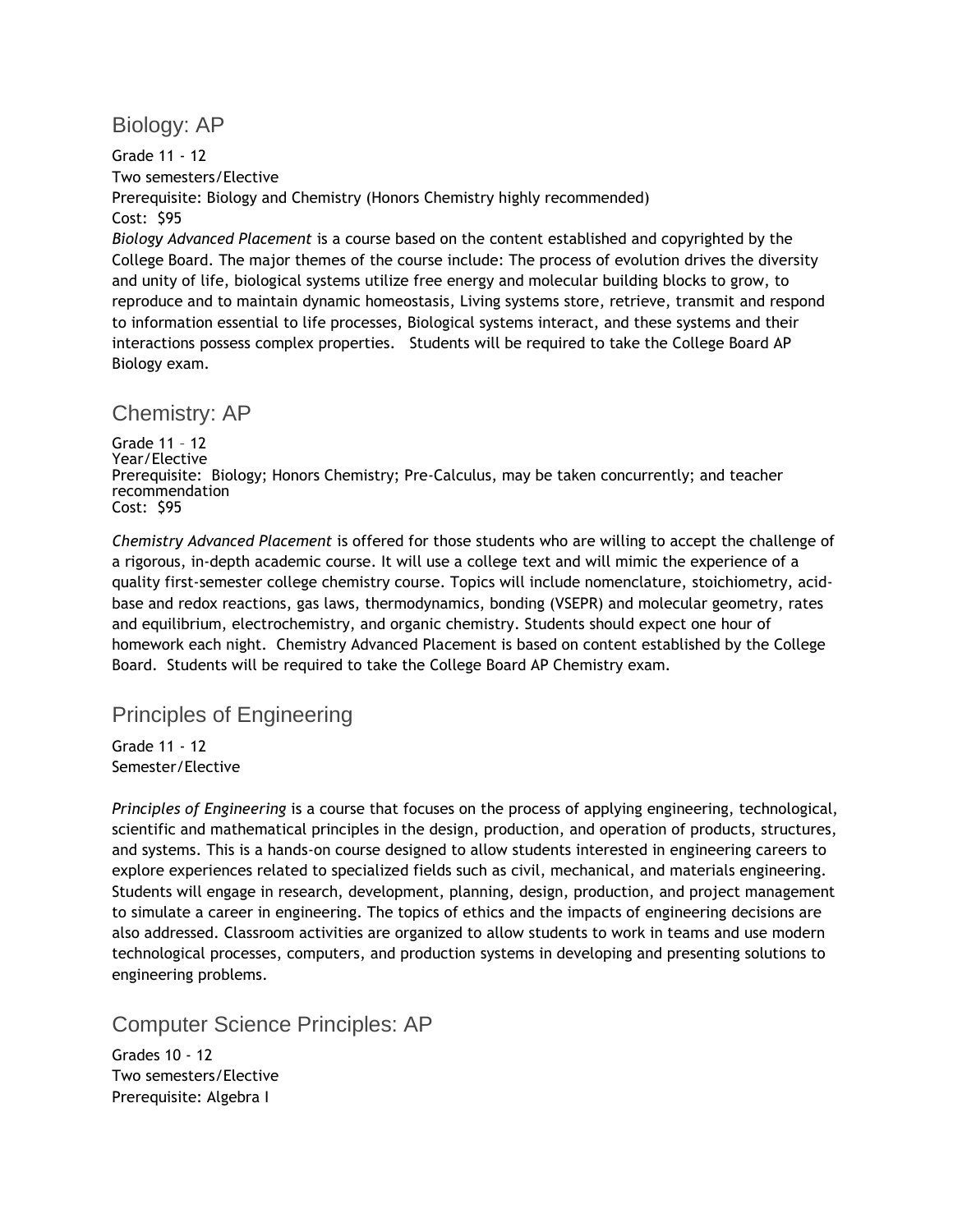#### Cost: \$95

The *AP Computer Science Principles* course will introduce you to the essential ideas of computer science and show how computing and technology can influence the world around you. Students will creatively address real-world issues and concerns while using the same processes and tools as artists, writers, computer scientists, and engineers to bring ideas to life.

# Computer Science II Python: Honors

Grades 11-12 Two semesters/Elective

*Computer Science II* explores and builds skills in programming and a basic understanding of the fundamentals of procedural program development using structured, modular concepts. Discussions will include the role of data types, variables, structures, addressable memory locations, arrays and pointers, and data file access methods. An emphasis on logical program design using a modular approach, which involves task-oriented program functions.

# SOCIAL STUDIES

*The goal of the social studies curriculum is to educate students about the physical, political, economic, social, cultural, and historical world. Social studies teaches students to be life-long learners, leaders and active citizens living Catholic values. Students develop written and verbal communication skills and critical thinking abilities. The social studies curriculum strives to educate all students to have an understanding of the world and its people.* 

### World History & Civilization

Grade 9 – 12 Two semesters/Required

*World History and Civilization* is a general survey course of the world's historical development from the beginnings of civilization to the present. Major components of the course include religion, exploration, feudalism, monarchy, democracy, dictatorship, revolution, nationalism, industrialism, and imperialism.

# Geography & History of the World

Grade 9 – 12 Two semesters/Required

*Geography and History of the World* is designed to enable students to use the geographic "way of looking at the world" to deepen their understanding of major global themes that have manifested themselves over time—for example, the origin and spread of world religions, exploration, conquest and imperialism, urbanization and innovations and revolutions.

### World History Modern: AP

Grade 9 - 12 Two semesters/Required Prerequisite: Strong reading comprehension skills highly recommended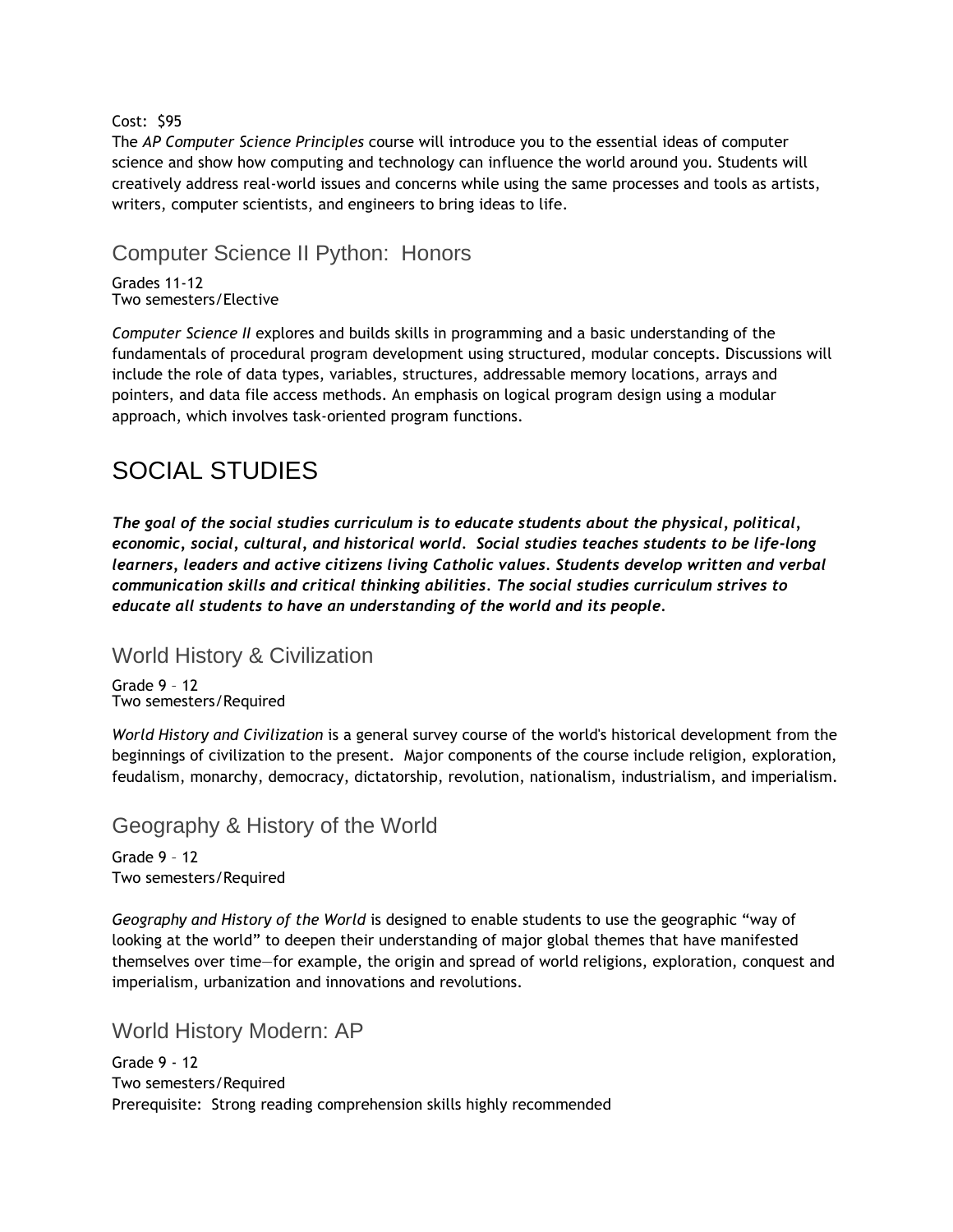#### Cost: \$95

*AP World History Modern* is designed to be the equivalent of a two- semester introductory college or university world history course. According to the College Board AP World History Modern students "investigate significant events, individuals, developments, and processes in historical periods from approximately 1200 CE to the present. Students develop and use the same skills, practices, and methods employed by historians: analyzing primary and secondary sources; making historical comparisons; utilizing reasoning about contextualization, causation, and continuity and change over time; and developing historical arguments. The course provides five themes that students explore throughout the course in order to make connections among historical developments in different times and places: interaction between humans and the environment; development and interaction of cultures; state building, expansion, and conflict; creation, expansion, and interaction of economic systems; and development and transformation of social structures. Students are required to take the College Board AP World History Modern exam in May.

### United States History

Grade 11 Two semesters/Required

*United States History* builds upon concepts developed in previous social studies classes. Students are expected to identify and review significant events, persons, and movements in the early development of the nation. The course then gives major emphasis to the interaction of key events, people, and political, economic, social, and cultural influences in national developments from the late 19th century through the present. Students are expected to trace and analyze chronological periods and examine the significant themes and concepts in U.S. History. They will develop historical thinking and research skills and use primary and secondary sources to explore topical issues and to understand the cause for changes in the nation over time.

# United States History: Honors

Grade 11 Two semesters/Required Prerequisite: Teacher recommendation

*United States History* Honors builds upon concepts developed in previous social studies classes. Students are expected to identify and review significant events, persons, and movements in the early development of the nation. The course then gives major emphasis to the interaction of key events, people, and political, economic, social, and cultural influences in national developments from the late 19th century through the present. Students are expected to trace and analyze chronological periods and examine the significant themes and concepts in U.S. History. They will develop historical thinking and research skills and use primary and secondary sources to explore topical issues and to understand the cause for changes in the nation over time. Students enrolled in this honor level U.S. History course pursue a more in-depth study of the material taught in the U.S. History class. Additional outside reading, discussions, research and writing are required.

United States History: AP

Grade 10-11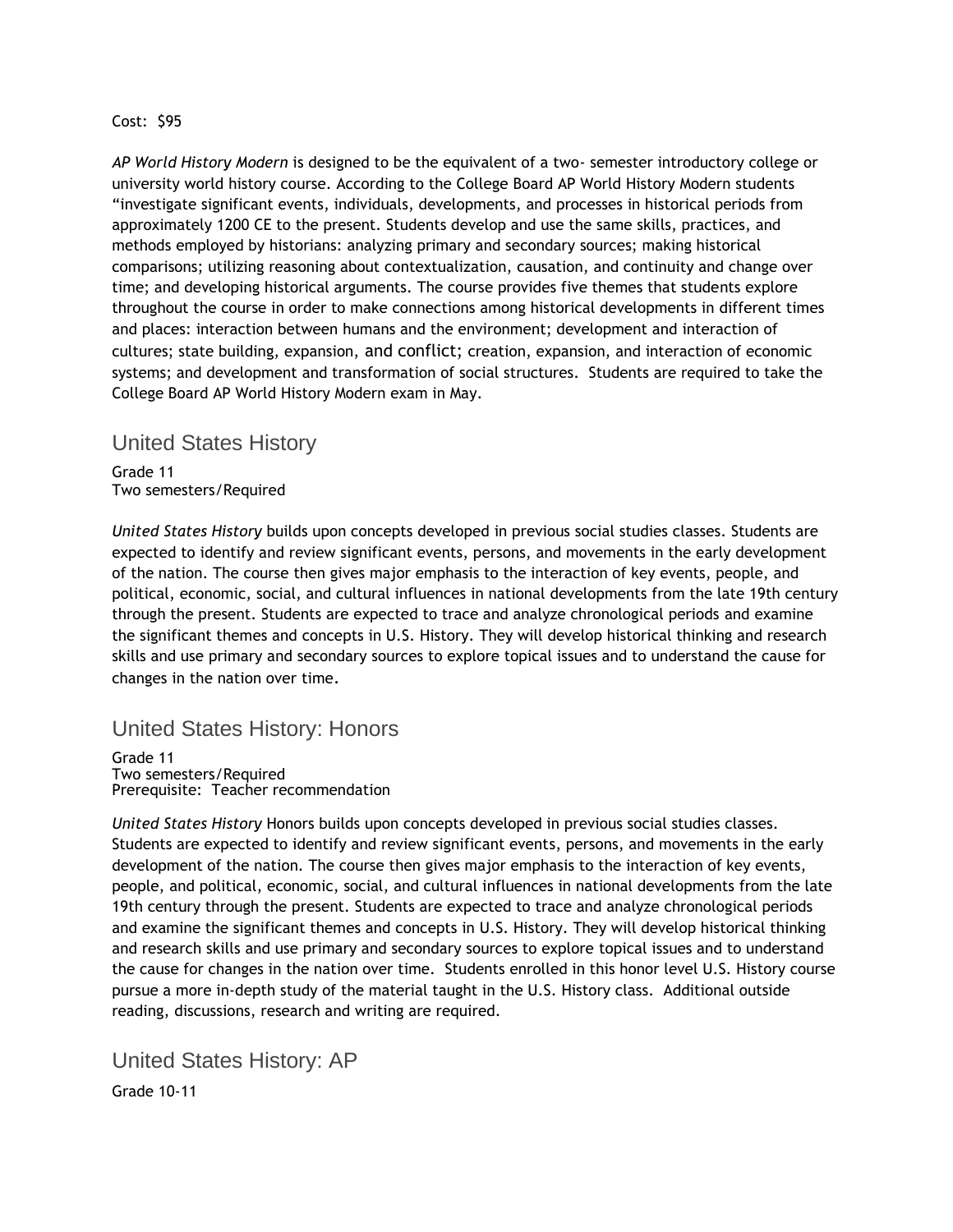Two semesters/Required

Prerequisite: Strong reading comprehension skills highly recommended and teacher recommendation Cost: \$95

*AP United States History* is a course based on the content established and copyrighted by the College Board. The course is not intended to be used as a dual credit course. AP United States History focuses on developing students' abilities to think conceptually about U.S. history from approximately 1491 to the present and apply historical thinking skills as they learn about the past. Seven themes of equal importance — identity; peopling; politics and power; work, exchange, and technology; America in the world; environment and geography; and ideas, beliefs, and culture — provide areas of historical inquiry for investigation throughout the course. These require students to reason historically about continuity and change over time and make comparisons among various historical developments in different times and places. Students will be required to take the College Board AP U.S History exam in May.

### United States Government

Grade 12 Semester/Required

*United States Government* provides a framework for understanding the purposes, principles, and practices of constitutional representative democracy in the United States. Responsible and effective participation of citizens is stressed. Students will understand the nature of citizenship, politics, and governments and understand the rights and responsibilities of citizens and how these are part of local, state, and national government. Students will examine how the United States Constitution protects rights and provides the structure and functions of various levels of government. How the United States interacts with other nations and the government's role in world affairs will be examined. Using primary and secondary resources, students will articulate, evaluate, and defend positions on political issues. As a result, students will be able to explain the role of individuals and groups in government, political and civic activities, and the need for civic and political engagement of citizens in the United States.

### United States Government and Politics: AP

Grade 12 Semester/Required Prerequisite: Strong reading comprehension skills and teacher recommendation Cost: \$95

*Government: Advanced Placement* is a rigorous college-level course taught to AP standards. It will require significant home study and extensive in-class participation. The course will analyze American politics by studying public opinion, political behavior, the Constitution, political parties, interest groups, political institutions, and civil rights and liberties. U.S. Government Advanced Placement is a course based on content established by the College Board. Students will be required to take the College Board AP U.S. Government exam in May.

### **Economics**

Grade 12 Semester/Required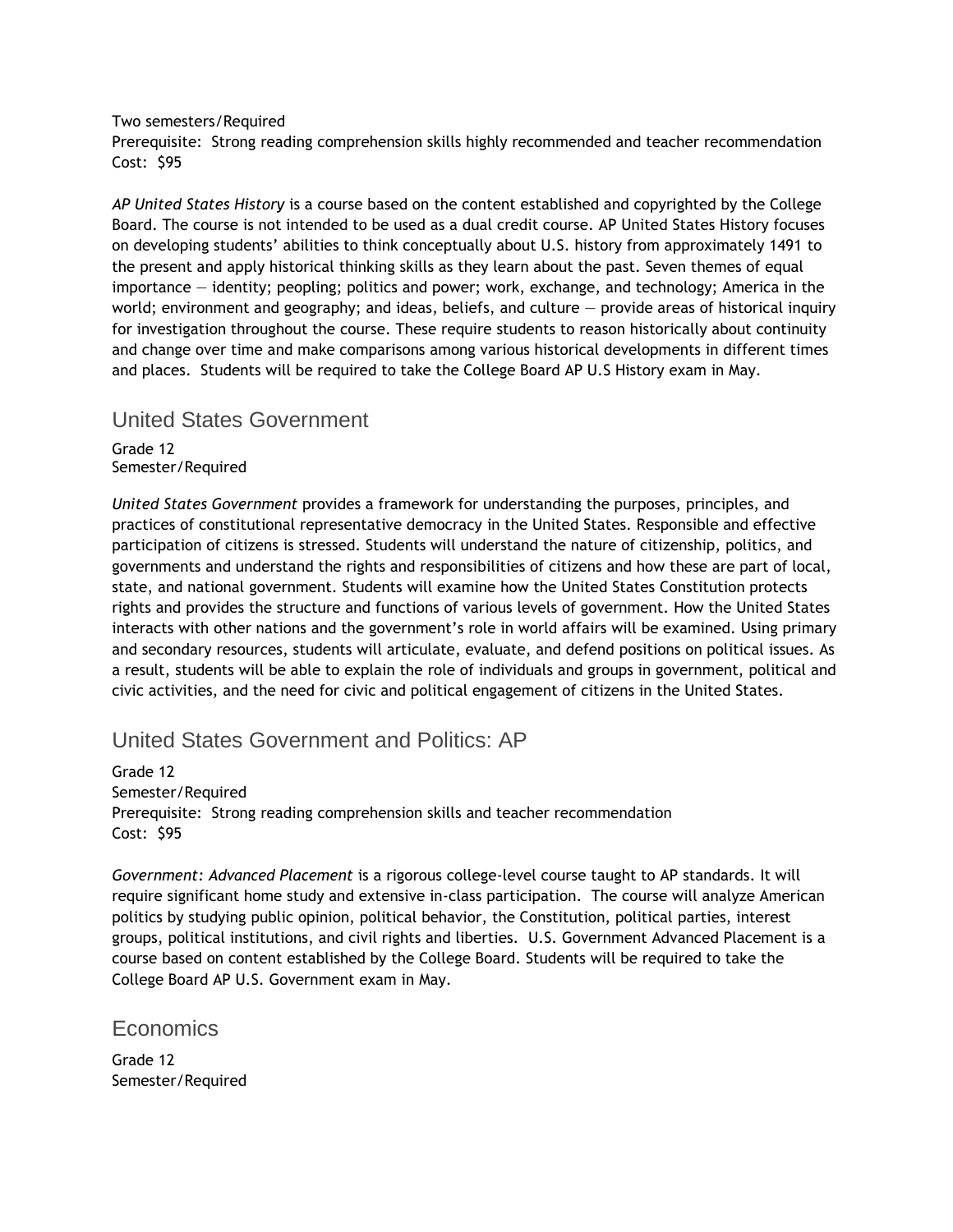*Economics* will provide students with a basic understanding of the American economic system and the role the individual plays in that system. Topics include supply and demand, monetary and fiscal policy, taxes, business, labor, business cycle, inflation, consumer economics, communism, and international economics. This course also includes instruction concerning personal financial literacy and responsibility in accordance with state requirements.

### Macroeconomics: AP

Grade 12 Semester/Required Prerequisite: Strong reading comprehension skills recommended and teacher recommendation Cost: \$95

*Macroeconomics Advanced Placement* is a rigorous college-level course taught to the College Board AP standards. It will require significant home study and extensive in-class participation. This course will study the U.S. economy as a whole in a global context. Topics covered will include aggregate supply and demand, national income accounting, unemployment, inflation, business cycle, money and banking, monetary and fiscal policy, economic growth, international trade and finance. This course also includes instruction concerning personal financial literacy and responsibility in accordance with state requirements. Students will be required to take the AP Macroeconomics exam in May. This class fulfills the economics requirement for graduation.

Sociology

Grade 10 - 12 Semester/Elective

*Sociology*, the study of human societies and social behavior, provides students opportunities to study the greater world and context in which they live. Students will look at this greater context by studying significant sociological contributions, social structure, social stratification, social groups, and social change among other topics. Students will also explore how this greater world and context impacts them as individuals now and in the future. Students will have the opportunity to develop a sociological imagination, which enables them to view their own lives within a larger social and historical context.

### **Psychology**

Grade 11 – 12 Semester/Elective Note: Students may not receive credit in both Psychology and Psychology: AP

*Psychology* is a general introduction into the study of human behavior. General topics discussed include social interaction, life span development, social cognition and methods of therapy. Specific components studied include perception, learning, memory, motivation, emotion, personality, stress, consciousness and prejudice. Students will also be introduced to the steps involved in conducting psychological research.

Psychology: AP Grade 11 – 12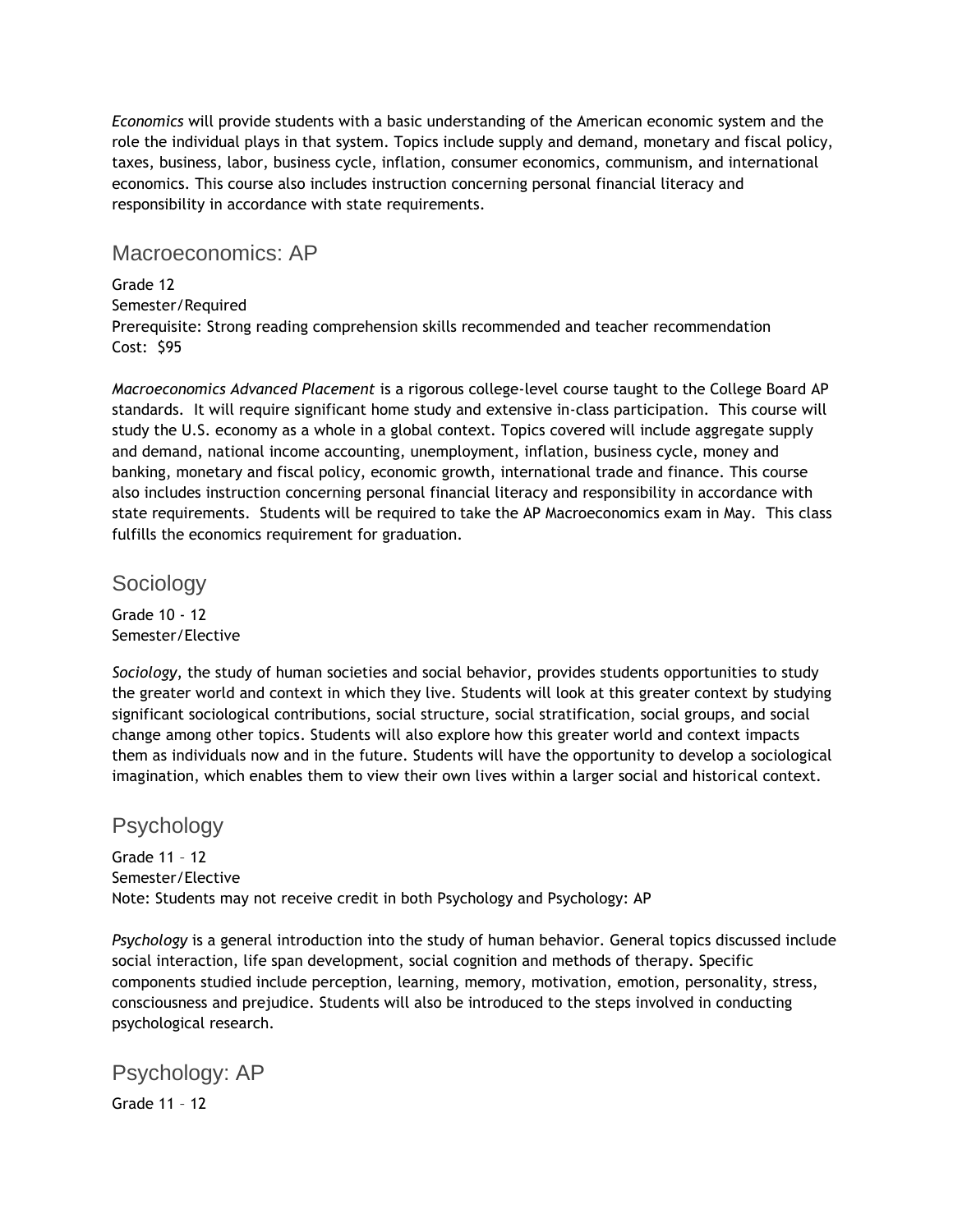Two semesters/Elective

Prerequisite: Strong reading comprehension skills highly recommended Note: Students may not receive credit in both Psychology and Psychology: AP Cost: \$95

*Psychology Advanced Placement* is a course that provides students with the content established by the College Board. Topics include 1) history and approaches, 2) research methods, 3) biological bases of behavior, 4) sensation and perception, 5) states of consciousness, 6) learning, 7) cognition, 8) motivation and emotion, 9) developmental psychology, 10) personality, 11) testing and individual differences, 12) abnormal psychology, 13) treatment of psychological disorders, and 14) social psychology. Students are required to take the College Board AP Psychology exam in May.

### European History: AP

Grade 10 – 12 Two semesters/Elective Prerequisite: Strong reading comprehension skills highly recommended Cost: \$95

*European History Advanced Placement* develops an understanding of the main themes in modern European history, including political and diplomatic, intellectual and cultural, and social and economic history. Analyzing historical evidence and reading critical literary narratives are integrated into the chronologically ordered whole picture of the modern history of Europe. Using a college-level textbook, this course begins with the Renaissance and concludes with the demise of communism in Eastern Europe, the reunification of Germany, and the crisis of global terrorism. European History Advanced Placement is a course based on content established by the College Board. Students will be required to take the College Board AP European History exam in May.

### Ethnic Studies

Grade 10 - 12 Semester/ Elective

*Ethnic Studies* provides opportunities to broaden students' perspectives concerning lifestyles and cultural patterns of ethnic groups in the United States. This course will either focus on a particular ethnic group or groups, or use a comparative approach to the study of patterns of cultural development, immigration, and assimilation, as well as the contributions of specific ethnic or cultural groups. The course may also include analysis of the political impact of ethnic diversity in the United States.

### Indiana Studies

Grade 10 - 12 Semester/Elective

*Indiana Studies* is an integrated course that compares and contrasts state and national developments in the areas of politics, economics, history, and culture. The course uses Indiana history as a basis for understanding current policies, practices, and state legislative procedures. It also includes the study of state and national constitutions from a historical perspective and as a current foundation of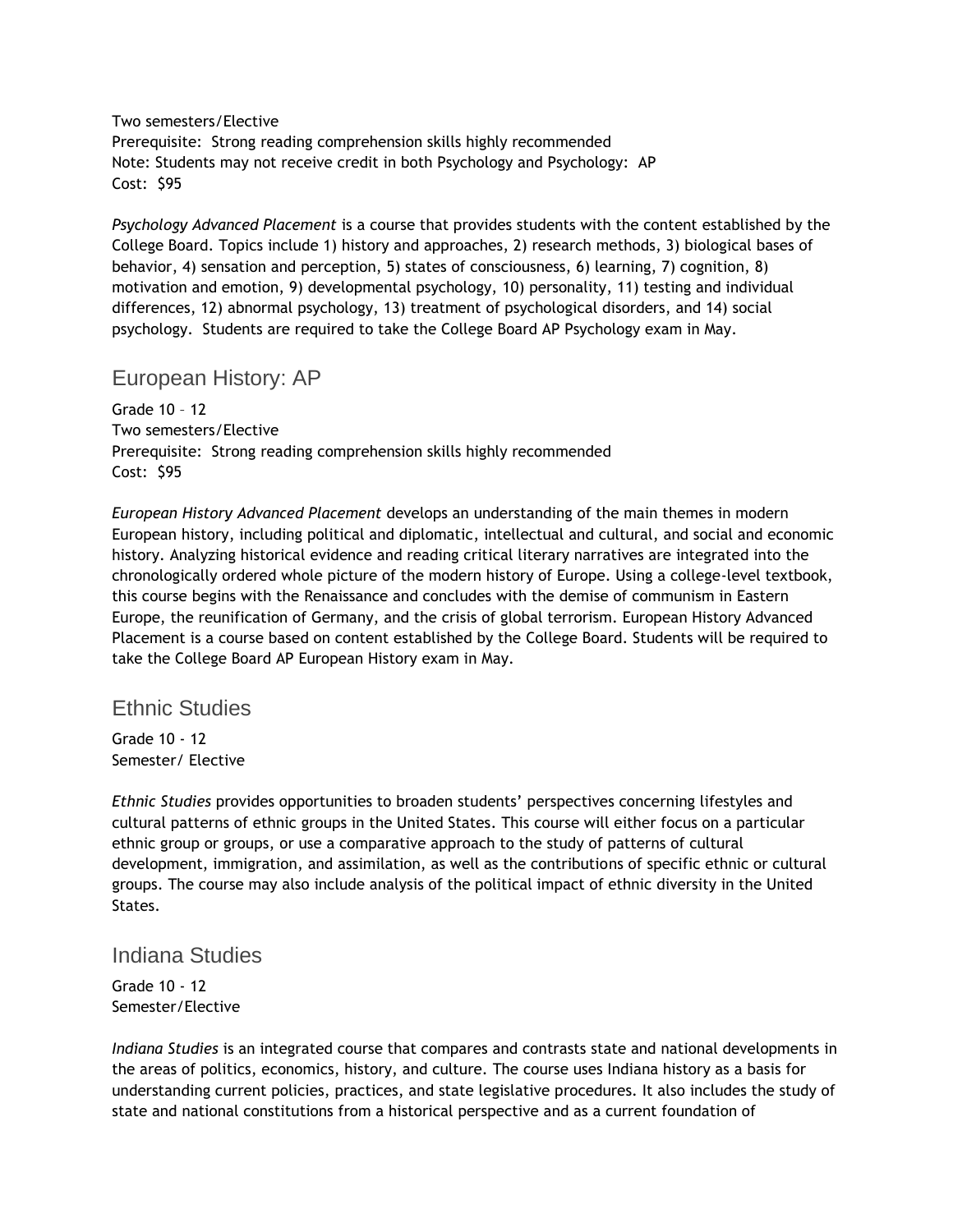government. Examination of individual leaders and their roles in a democratic society will be included and students will examine the participation of citizens in the political process. Selections from Indiana arts and literature may also be analyzed for insights into historical events and cultural expressions.

# UNIFIED ARTS

*The curriculum in the Unified Arts Department supports the mission of the school by providing a foundation for students who are particularly interested in practical arts and performing arts. Students enrolled in these classes develop self-esteem through creative expression while simultaneously acquiring life-long skills that will help them in many related careers. Practical Arts courses emphasize drafting and family and consumer science classes. Performing Arts courses allow students to meet Fine Arts graduation requirements while developing their skills in the areas of art, choir, band or drama.*

# PERFORMING ARTS

### **Concert Band**

Grade 9 - 12 Two semesters/Fine Art Directed Elective

Students enrolled in *Concert Band* are provided with a balanced comprehensive study of music, which develops skills in the psychomotor, cognitive, and affective domains. Instruction is designed to enable students to connect, examine, imagine, define, try, extend, refine, and integrate music study into other subject areas. Students will acquire the musical skills necessary to participate in instrumental performances. Students develop tone production, technical skills, intonation, music reading skills, listening skills, analyzing music and performances, and studying historical musical literature. School performances, ensemble, concerts, contest and solo activities are also part of this class and help students develop as musicians.

### **Concert Band 3/4: Honors**

Grade 11 - 12 Two semesters/Fine Art Directed Elective

Students enrolled in *Concert Band 3/4* are provided with a balanced comprehensive study of music, which develops skills in the psychomotor, cognitive, and affective domains. Instruction is designed to enable students to connect, examine, imagine, define, try, extend, refine, and integrate music study into other subject areas. Students will acquire the musical skills necessary to participate in instrumental performances. Students develop tone production, technical skills, intonation, music reading skills, and listening skills, and they analyze music and performances, and study historical musical literature. School performances, ensemble, concerts, contest and solo activities are also part of this class and help students develop as musicians. In order to enroll in the course, students must have previously taken *Concert Band* for two years.

### **Piano and Electronic Keyboard: Beginning**

Grade 9 - 12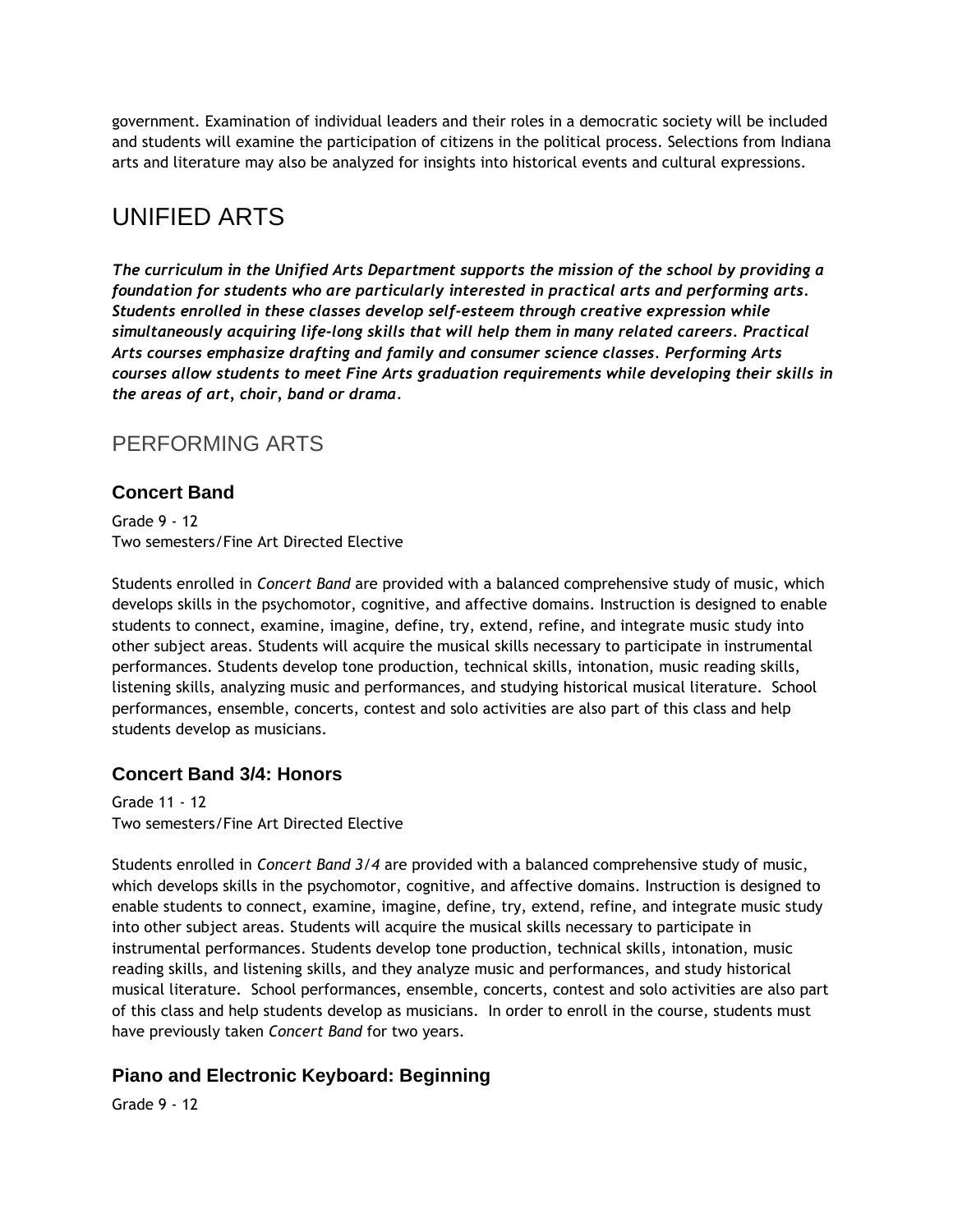#### Semester/Fine Art Directed Elective

*Piano and Electronic Keyboard* is based on the Indiana Academic Standards for High School Music Technology and Instrumental Music. Students taking this course are offered keyboard classes in order to develop music proficiency and musicianship. Students perform with proper posture, hand position, fingering, rhythm, and articulation; compose and improvise melodic and harmonic material; create and perform simple accompaniments; listen to, analyze, sight-read, and study a variety of keyboard literature; study the elements of music as exemplified in a variety of styles; and make interpretive decisions. This course is for students with little or no experience in piano.

### **Applied Music: Guitar**

Grade 9 - 12 Semester/Fine Art Directed Elective

*Applied Music: Guitar* is based on the Indiana Academic Standards for High School Choral or Instrumental Music. Applied Music offers high school students the opportunity to receive small group or private instruction designed to develop and refine performance skills. A variety of music methods and repertoire is utilized to refine students' abilities in performing, creating, and responding to music. The focus of this course is developing instrumental skills in guitar. Students are required to provide their own guitar.

### **Applied Music: Ukelele**

Grade 9 - 12 Semester/Fine Art Directed Elective

*Applied Music: Ukelele* is based on the Indiana Academic Standards for High School Choral or Instrumental Music. Applied Music offers high school students the opportunity to receive small group or private instruction designed to develop and refine performance skills. A variety of music methods and repertoire is utilized to refine students' abilities in performing, creating, and responding to music. The focus of this course is developing instrumental skills in ukelele. Students are required to provide their own ukelele.

### **Beginning Chorus Men's**

Grade 9 – 12 Two semesters/Fine Art Directed Elective

*Beginning Chorus Men's* is composed of young men with beginning choral backgrounds. Students will study a wide variety of music, which ranges in level of difficulty. Some music reading skills are required, as the focus is on music reading, interpretation, and vocal technique. The group will participate in a number of performances throughout the year. Required performances include school functions, the Christmas programs, and other concerts throughout the year. Instruction is designed to enable students to connect, examine, imagine, define, try, extend, refine, and integrate music study into other subject areas. This course also provides students opportunities to develop musicianship and specific skills through ensemble and solo singing. Activities create the development of quality repertoire in the diverse styles of choral literature, which is appropriate in difficulty and range for the student.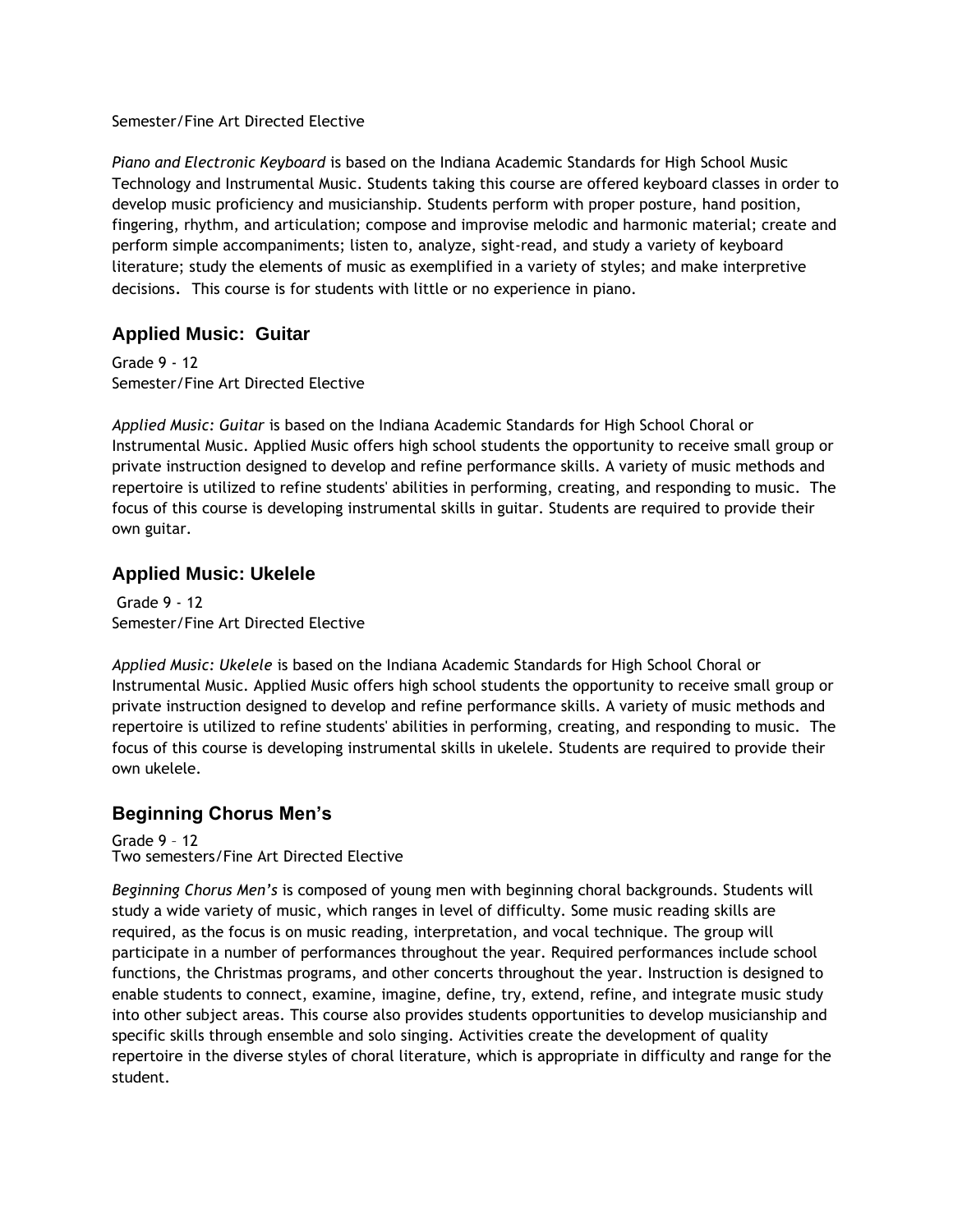### **Beginning Chorus Women's**

Grade 9 – 12 Two semesters/Fine Art Directed Elective

*Beginning Chorus Women's* is composed of young women with beginning choral backgrounds. Students will study a wide variety of music, which ranges in level of difficulty. Some music reading skills are required, as the focus is on music reading, interpretation, and vocal technique. The group will participate in a number of performances throughout the year. Required performances include school functions, the Christmas programs, and other concerts throughout the year. Instruction is designed to enable students to connect, examine, imagine, define, try, extend, refine, and integrate music study into other subject areas. This course also provides students opportunities to develop musicianship and specific skills through ensemble and solo singing. Activities create the development of quality repertoire in the diverse styles of choral literature, which is appropriate in difficulty and range for the student.

### **Intermediate Chorus Men's**

Grade 10 – 12 Two semesters/Fine Art Directed Elective

*Intermediate Chorus Men's* is composed of young men with some choral background and follows *Beginning Chorus* students taking Intermediate Chorus develop musicianship and specific performance skills through ensemble and solo singing. Students will study a wide variety of music, which ranges in level of difficulty. Some music reading skills are required, as the focus is on music reading, interpretation, and vocal technique. The group will participate in a number of performances throughout the year. Required performances include school functions, the Christmas programs, and other concerts throughout the year. Instruction is designed to enable students to connect, examine, imagine, define, try, extend, refine, and integrate music study into other subject areas. This course also provides students opportunities to develop musicianship and specific skills through ensemble and solo singing. Activities create the development of quality repertoire in the diverse styles of choral literature, which is appropriate in difficulty and range for the student.

### **Intermediate Chorus Women's**

Grade 10 – 12 Two semesters/Fine Art Directed Elective

*Intermediate Chorus Women's* is composed of young women with some choral background and follows *Beginning Chorus* students taking Intermediate Chorus develop musicianship and specific performance skills through ensemble and solo singing. Students will study a wide variety of music, which ranges in level of difficulty. Some music reading skills are required, as the focus is on music reading, interpretation, and vocal technique. The group will participate in a number of performances throughout the year. Required performances include school functions, the Christmas programs, and other concerts throughout the year. Instruction is designed to enable students to connect, examine, imagine, define, try, extend, refine, and integrate music study into other subject areas. This course also provides students opportunities to develop musicianship and specific skills through ensemble and solo singing. Activities create the development of quality repertoire in the diverse styles of choral literature, which is appropriate in difficulty and range for the student.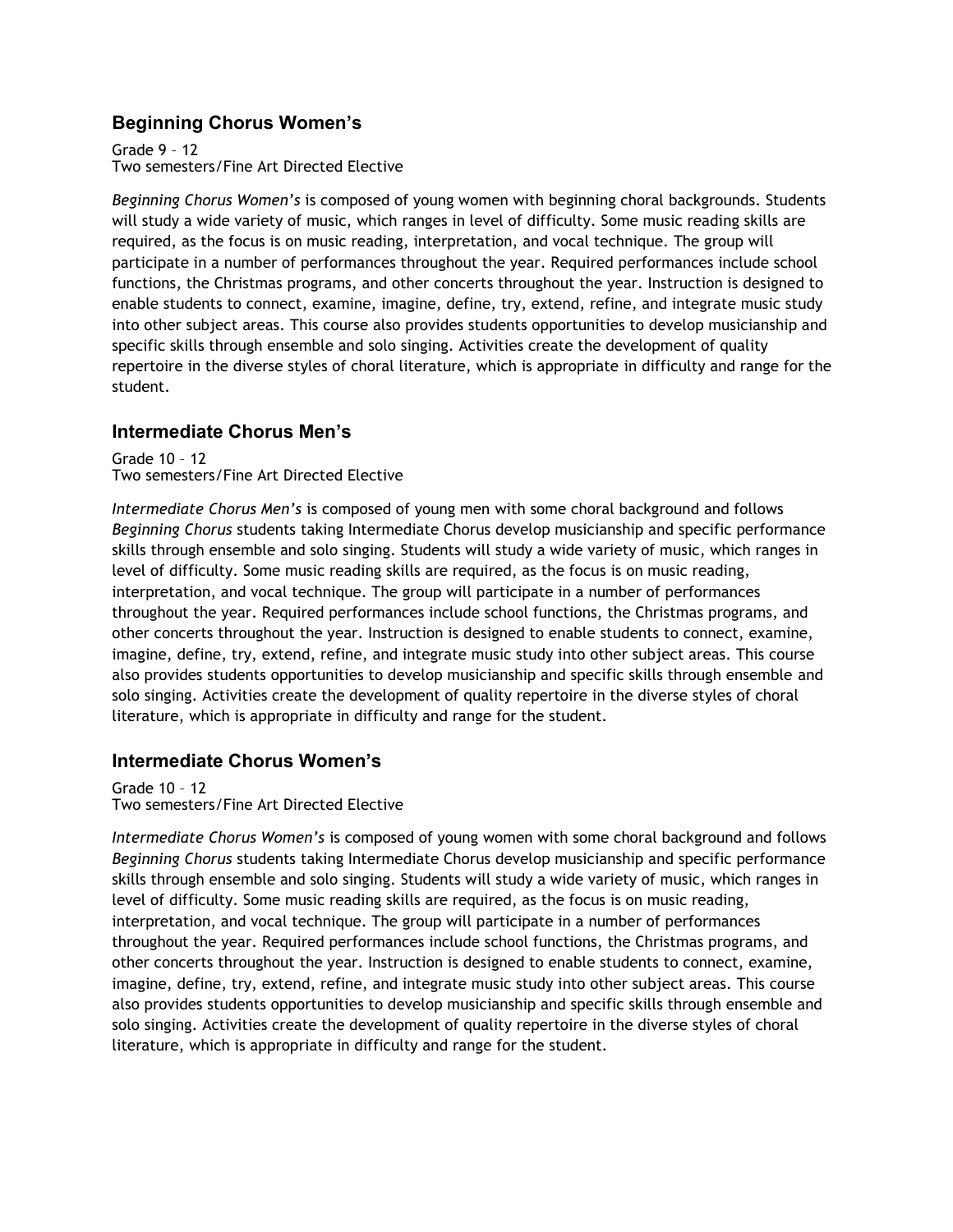### **Advanced Chorus Men's: Honors**

Grade 11– 12 Two semesters/Fine Art Directed Elective

*Advanced Chorus Men's: Honors* is composed of young men with previous choral backgrounds. Students will study a wide variety of music, which ranges in level of difficulty. Some music reading skills are required, as the focus is on music reading, interpretation, and vocal technique. The group will participate in a number of performances throughout the year. Required performances include school functions, the Christmas programs, and other concerts throughout the year. Instruction is designed to enable students to connect, examine, imagine, define, try, extend, refine, and integrate music study into other subject areas. This course also provides students opportunities to develop musicianship and specific skills through ensemble and solo singing. Activities create the development of quality repertoire in the diverse styles of choral literature, which is appropriate in difficulty and range for the student. In order to enroll in *Advanced Chorus*, students must have previously been enrolled in 2 years of *Chorus*.

### **Advanced Chorus Women's: Honors**

Grade 11– 12 Two semesters/Fine Art Directed Elective

*Advanced Chorus Women's: Honors* is composed of young women with previous choral backgrounds. Students will study a wide variety of music, which ranges in level of difficulty. Some music reading skills are required, as the focus is on music reading, interpretation, and vocal technique. The group will participate in a number of performances throughout the year. Required performances include school functions, the Christmas programs, and other concerts throughout the year. Instruction is designed to enable students to connect, examine, imagine, define, try, extend, refine, and integrate music study into other subject areas. This course also provides students opportunities to develop musicianship and specific skills through ensemble and solo singing. Activities create the development of quality repertoire in the diverse styles of choral literature, which is appropriate in difficulty and range for the student. In order to enroll in *Advanced Chorus*, students must have previously been enrolled in 2 years of *Chorus*.

### **Advanced Chorus A Cappella Choir: Honors**

Grade 10 - 12 Two semesters/Fine Art Directed Elective Note: Audition required

*A Cappella Choir* is a small, audition-only ensemble made up of highly talented individuals who enjoy singing a cappella music. Students in this class will be self-motivated and able to work on their own and with a small group. Pitch retention, music reading, sight singing, musical collaboration, rhythm training and "beat box" techniques will be implemented daily. Students will be given accompanied music to sing with the Concert Choir performances as well as their own music for this class. Performances with the Concert Choir are required as well as other performances both in and out of school.

### **Theater Arts I**

Grade 9-12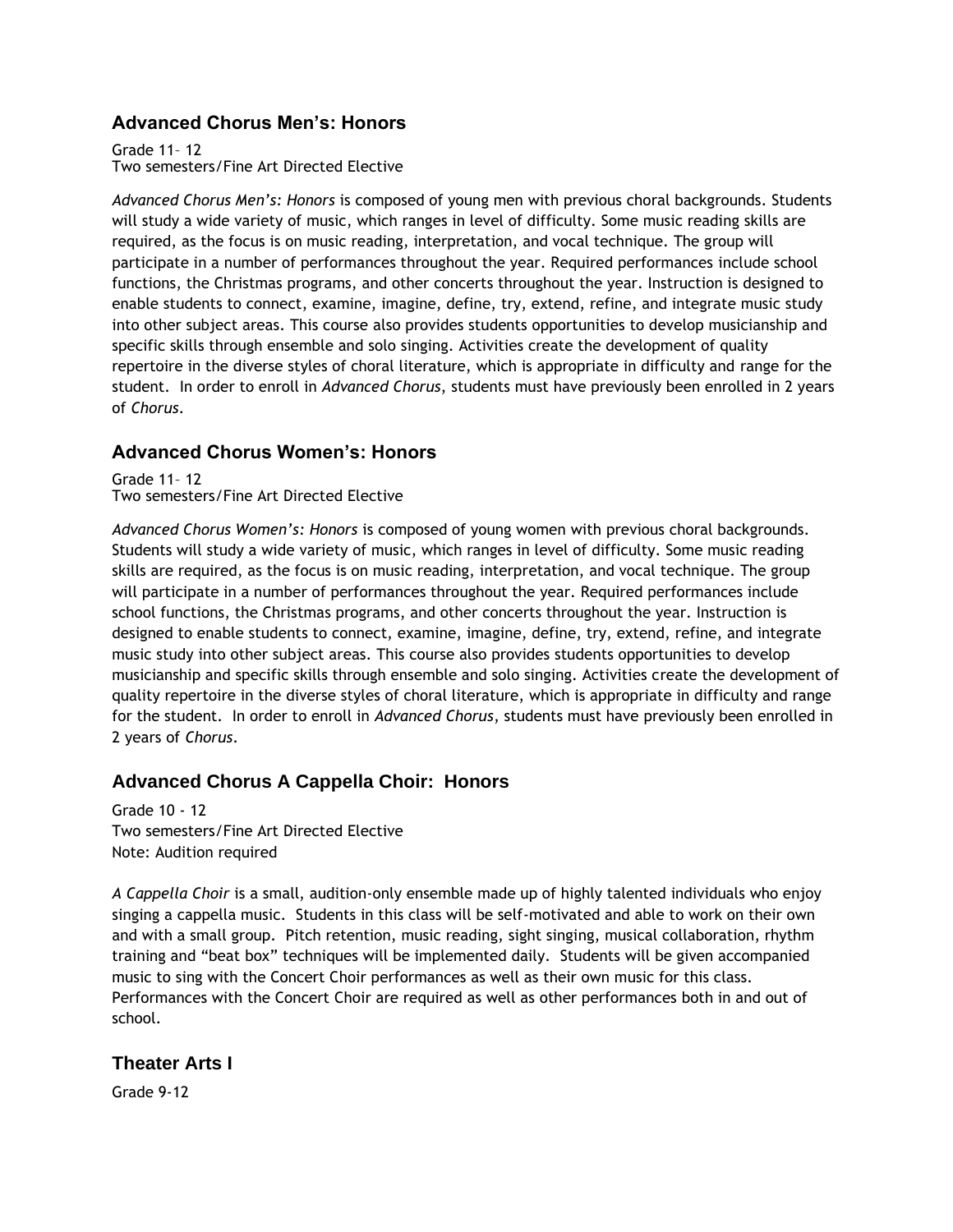Semester/Fine art Directed Elective

*Theatre Arts I* provides an opportunity for students to read and analyze plays, create scripts and theatre pieces, conceive scenic designs, and develop acting skills. These activities incorporate elements of theatre history, culture, analysis, response, creative process, and integrated studies.

### **Theater Arts II**

Grade 9-12 Semester/Fine Art Directed Elective Prerequisite: Theater Arts I

Students in *Theater Arts II* research, create, and perform characters through script analysis, observation, collaboration and rehearsal. These activities should incorporate elements of theatre history, culture, analysis, response, creative process and integrated studies.

### **Theater Improv**

Grades 10-12 Semester/Fine Art Directed Elective

*Theater Improv* allows students to develop skills of teamwork, collaboration, listening, communication, and the ability to adapt and problem-solve. The mastery of this course can translate to social and professional skills sought after in many workplaces.

### **Technical Theater and Design**

Grades 9-12 Semester/Fine Art Directed Elective

Students enrolled in *Technical Theatre and Design* actively engage in the process of designing, building, managing, and implementing the technical aspects of a production. These activities should incorporate elements of theatre history, culture, analysis, response, creative process, and integrated studies.

# VISUAL ARTS

### **Introduction to Two-Dimensional Art**

Grade 9 – 12 Semester/Fine Art Directed Elective

*Introduction to Two-Dimensional Art* is an introduction to art through a working understanding of the Elements and Principles of Design and provides students with the fundamentals of art appreciation, art evaluation, and art production skills. Studio work includes drawing, painting, perspective, pencil rendering, color and design principles. Although no previous art instruction is necessary, students must be highly motivated. Students are graded primarily on the quality of work they hand in as well as personal improvement. This class is one of the introductory courses required before selecting advanced art classes.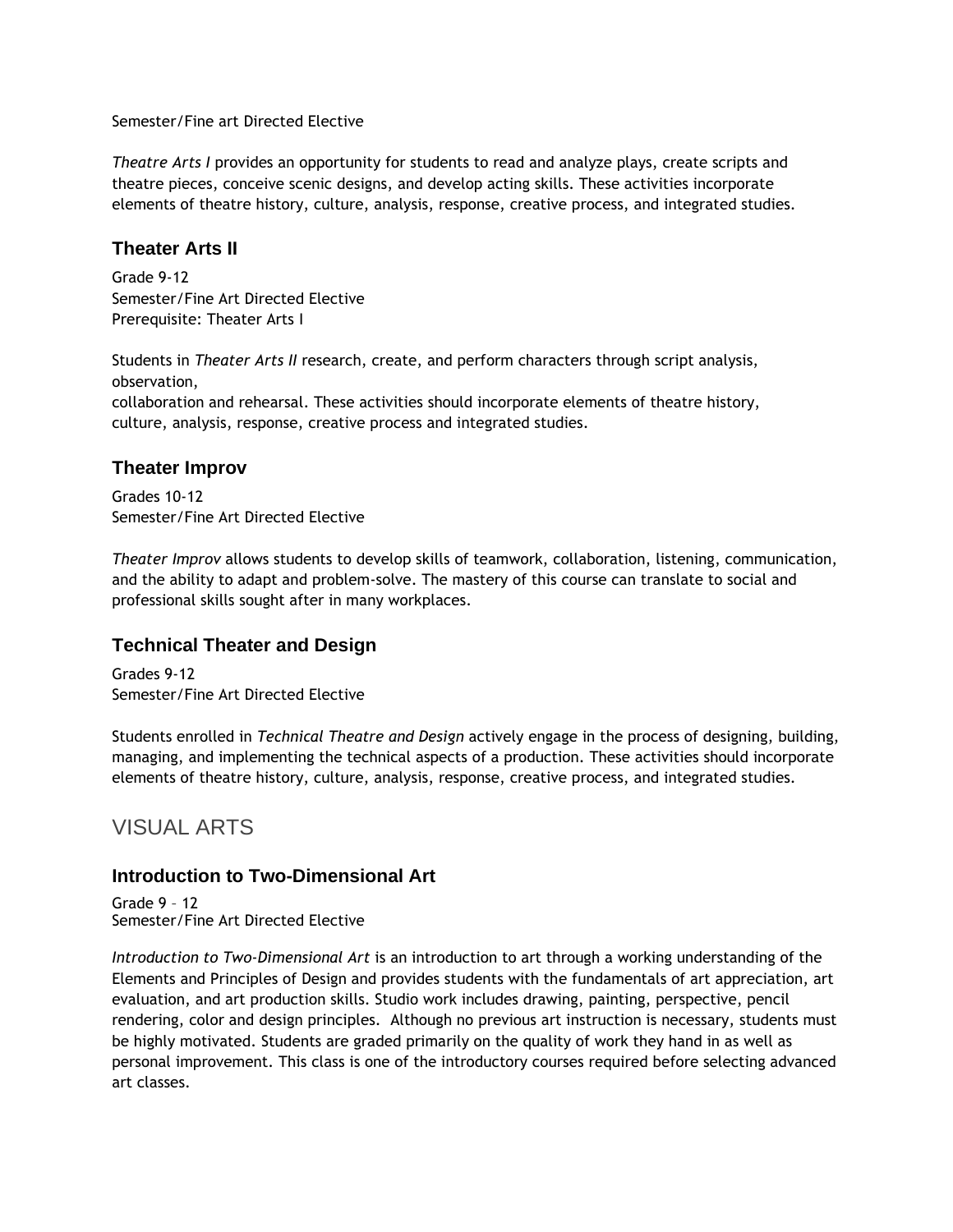### **Drawing**

Grade 9 - 12 Semester/Fine Art Directed Elective Prerequisite: Introduction to Two-Dimensional Art

*Drawing* concentrates on developing the student's drawing and observational skills. Students will engage in sequential learning experiences that encompass an advanced understanding of the Elements and Principles of Design, art history, art criticism, aesthetics and production. Students will learn shading, perspective, figure drawing and observational work. The emphasis will be on realistic rendering and craftsmanship while enhancing visual perception. Students will use and develop a personal sketchbook. This course is designed for students who are interested in the field of art and requires drawing and work outside of class.

### **Painting**

Grade 10 – 12 Semester/Fine Art Directed Elective Prerequisite: Introduction Two-Dimensional Art

Students in *Painting* will develop their knowledge of the fundamentals of watercolors and acrylics. Major areas of emphasis include selecting a subject, planning a painting, using color, uniting a picture and completing a painting. Students who master these areas of painting will develop the skills that will allow them to progress from an uncertain amateur to a mature painter. The components of this course encompass art history, art criticism, aesthetics, production and an advanced understanding of the Elements and Principles of Design. Students will search for meaning, significance, and direction in their work. This course is designed for students who are interested in self-expression.

### **Photography**

Grade 10 - 12 Semester/Fine Art Elective

*Photography* provides an introduction to the tools, procedures, concepts and application of photography. Students will use digital cameras to stimulate the students' creative capacities for personal expression and communication. The course includes working procedures and critical skills in looking at photographs and introduces equipment, techniques, skills, and concepts of photography. Students will reflect upon and refine their work; explore cultural and historical connections; analyze, interpret and make informed judgments about photography and the nature of photographic imagery; relate it to other disciplines and discover opportunities for integration; and incorporate literacy and presentational skills. Students are encouraged to provide their own camera with adjustable focus, shutter speeds and aperture. This course requires shooting and computer work often outside of the class period.

### **Introduction to Three-Dimensional Art**

Grade 9 – 12 Semester/Fine Art Directed Elective

*Introduction to Three-Dimensional Art* offers the student a chance to create three-dimensional artwork, while exploring a variety of media, including paper-mâché, plastic, paper, wire and found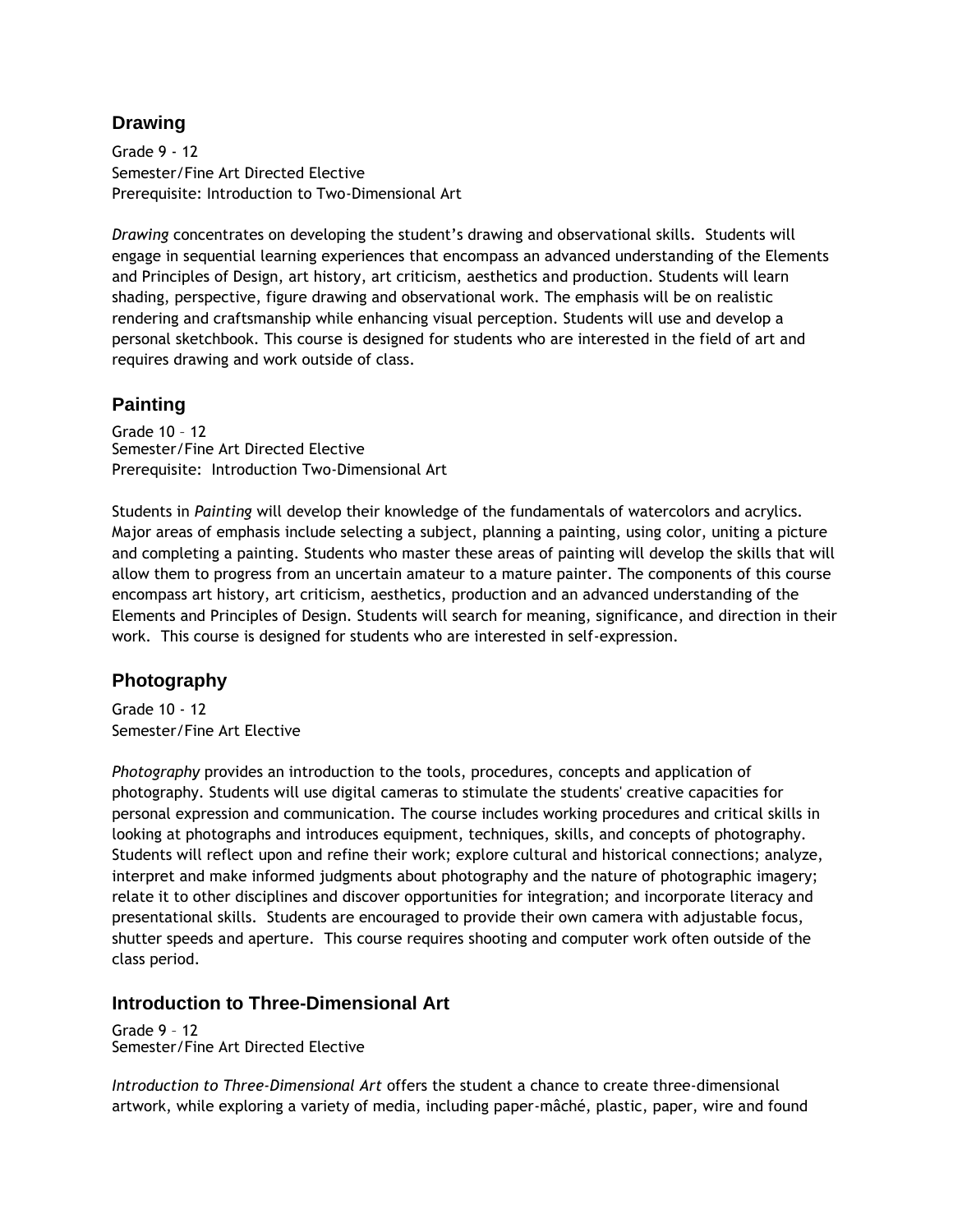objects. Techniques include carving, molding and assembly. Emphasis will be placed on design principles, the studio aspect, as well as working with art history, aesthetic and critical issues. Students will learn both realistic and abstract processes. This course is designed for students who are interested in the field of art and requires drawing and work outside of class.

### **Ceramics**

Grade 9 – 12 Semester/Fine Art Directed Elective Prerequisite: Introduction to Three-Dimensional Art

*Ceramics* is designed for students who are interested in learning how to create ceramic artwork through an understanding of the Elements and Principles of Design. Students will create works of art in clay utilizing the process of hand building, molds, wheel throwing, slip and glaze techniques, and the firing processes. Students will engage in sequential learning experiences that encompass art history, art criticism, aesthetics, and production. Students search for meaning, significance, and direction in their work through an in-depth analysis of historical and contemporary ceramics from a variety of cultural groups. Students will critically examine the relationships between context, form, function and meaning in their own work and in historical and contemporary ceramic works. This class is one of the introductory classes required before selecting advanced art classes.

### **Art and Design: AP**

Grade 10 - 12 Year/Fine Art Directed Elective Prerequisite: Teacher recommendation Cost: \$95

*Art and Design Advanced Placement* is a course based on the content established by the College Board. Portfolios are designed by students who are seriously interested in the practical experience of art. AP Studio Art is not based on a written examination; instead, students submit portfolios for evaluation at the end of the school year. The AP program is a cooperative endeavor that helps high school students complete college-level courses and permits colleges to evaluate, acknowledge, and encourage that accomplishment through the granting of appropriate credit and placement.

- **Drawing:** The Drawing Portfolio is designed to address a very broad interpretation of drawing issues and media.
- **2-D Design Art and Design:** This portfolio is intended to address a very broad interpretation of two-dimensional (2-D) design issues. This type of design involves purposeful decision-making about how to use the elements and principles of art in an integrative way. For this portfolio, students are asked to demonstrate proficiency in 2-D design using a variety of art forms.
- **3-D Art and Design:** This portfolio is intended to address a broad interpretation of sculptural issues in depth and space. A variety of approaches to representation, abstraction, and expression may be part of the student's portfolio.

*\* Any work that makes use of photographs, published images, and/or other artists' works must show substantial and significant development beyond duplication.*

### **Art History: AP**

Grade 10 – 12 Year/Fine Art Directed Elective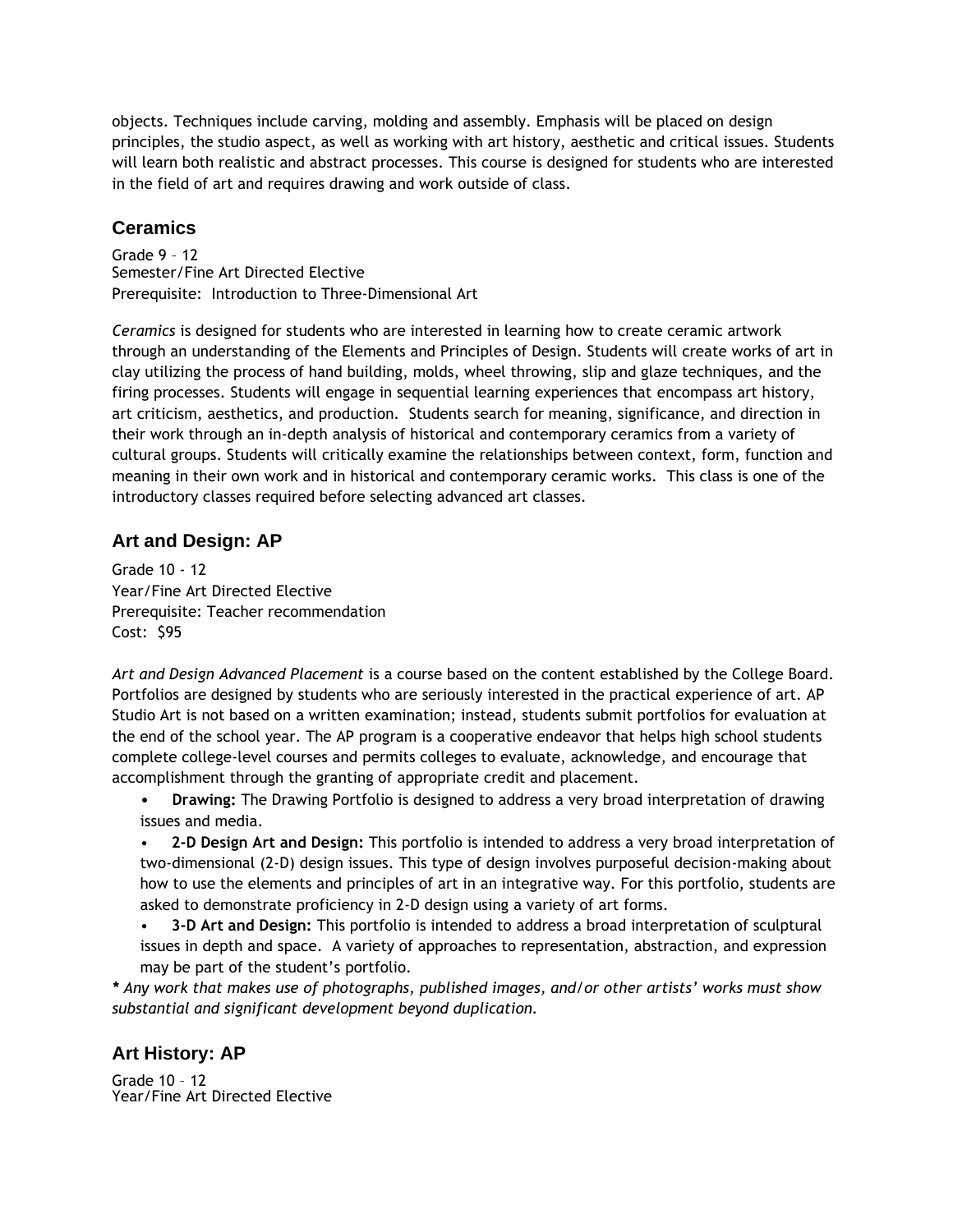#### Cost: \$95

*Art History Advanced Placement* is designed to allow students to examine major forms of artistic expression relevant to a variety of cultures evident in a wide variety of periods from present times into the past. Students acquire an ability to examine works of art critically, with intelligence and sensitivity, and to articulate their thoughts and experiences. In this course, students examine major forms of artistic expression from the past and the present from a variety of cultures (historical context) to gain an understanding and enjoyment of architecture, sculpture, painting, and other art forms within historical and cultural contexts. They learn to look at works of art critically (artistic perception), with intelligence and sensitivity (aesthetic valuing), and analyze (art criticism) what they see. All students successfully completing the AP Art History course should gain an in-depth knowledge of the subject, as well as form disciplined study habits that can contribute to continued success at the college level. This course requires a high degree of commitment to academic work (including writing skills) and to the purposes of a program designed to meet the College Board standards. All students enrolled in this course are required to take the AP Exam as part of the course requirement.

### **Digital Design**

Grade 10 –12 Semester/Fine Art Directed Elective Prerequisite: Introduction to Two-Dimensional Art

*Digital Design* introduces computers to students as an art tool. Students will create artwork with graphic art software, digital cameras and scanners. Along with design and color theory, students will use a variety of design approaches anchored in both art history and in contemporary production. Artwork will be a result of computer-generated images in conjunction with 2-D drawing skills and an understanding of design principles. Students will participate in aesthetic discussions and critiques. Additionally, students will reflect upon the outcome of these experiences, write about the process, and make presentations about the progress or projects. They will also be challenged to solve compositional layouts and sequencing events in order to achieve desired effects. Projects will range from simple oneday tutorials to multiple-week projects. Students will learn about current artists and careers in the field of computer art.

# PRACTICAL ARTS

**(These courses do NOT count as a fine art requirement)**

### **Architectural Drafting and Design I**

Grade 10 – 12 Semester/Elective

*Architectural Drafting and Design I* introduces the student to the basic principles of mechanical drawing. The scope of work students perform ranges from basic lettering and sketching to the drawing of complex assembly of machines. The mastery of this course may provide a solid background for students entering trades that require the reading and interpretation of blueprints.

#### **Architectural Drafting and Design II**

Grade 10 – 12 Semester/Elective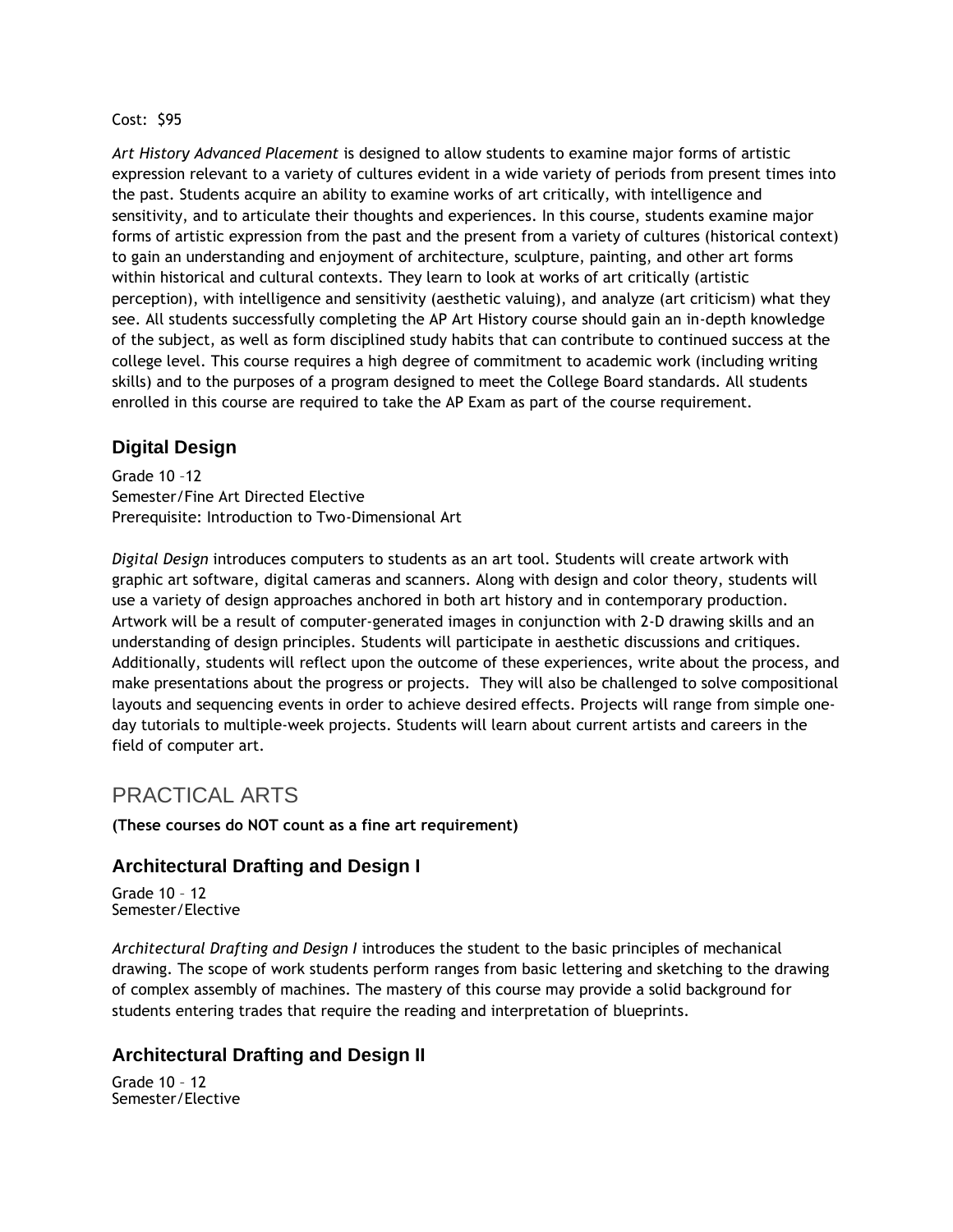Prerequisite: C average in Architectural Drafting and Design I I

Architectural Drafting and Design II provides students with knowledge in these areas: machine design through a study of special views, fasteners, assembly drawings, cams, gears and welding. House construction and design gives some depth in the architectural field and will also broaden the scope of the student's drawing skills. Technical illustration and surface developments, as used in sheet metal work, are also studied.

# WORLD LANGUAGES

*The World Language Department fosters the development of communication skills in Latin, Spanish, and American Sign Language. The World Languages Department nurtures the awareness and appreciation of different cultures.*

Latin I

Grade 9 – 12 Two semesters/Directed Elective

The curriculum of teaching the classical language Latin includes the following: primary emphasis on fundamental grammatical concepts and constructions, study of Latin etymology, limited study of Roman history including famous statesmen and writers, and limited study of mythology. The culture of the Roman Empire is a large emphasis of the course. The students follow a Roman family through its daily living routine.

Latin I Honors

Grade 9 – 12 Two semesters/Directed Elective

The curriculum of teaching the classical language Latin includes the following: primary emphasis on fundamental grammatical concepts and constructions, study of Latin etymology, limited study of Roman history including famous statesmen and writers, and limited study of mythology. The culture of the Roman Empire is a large emphasis of the course. The students follow a Roman family through its daily living routine.

Latin II

Grade 9 – 12 Two semesters/Directed Elective Prerequisite: Latin I and teacher recommendation

*Latin II* continues the study of the basic elements of Latin grammar as well as introducing students to the study of Roman art and archaeology. Grammar study will include a review of all major grammatical points covered in Latin I as well as introducing students to advanced grammatical concepts and constructions. These skills and concepts will culminate in the fourth quarter when the class will read an edited and abridged version of the story of Jason and the Argonauts. Students will also explore Roman history by examining the material remains of the Roman world.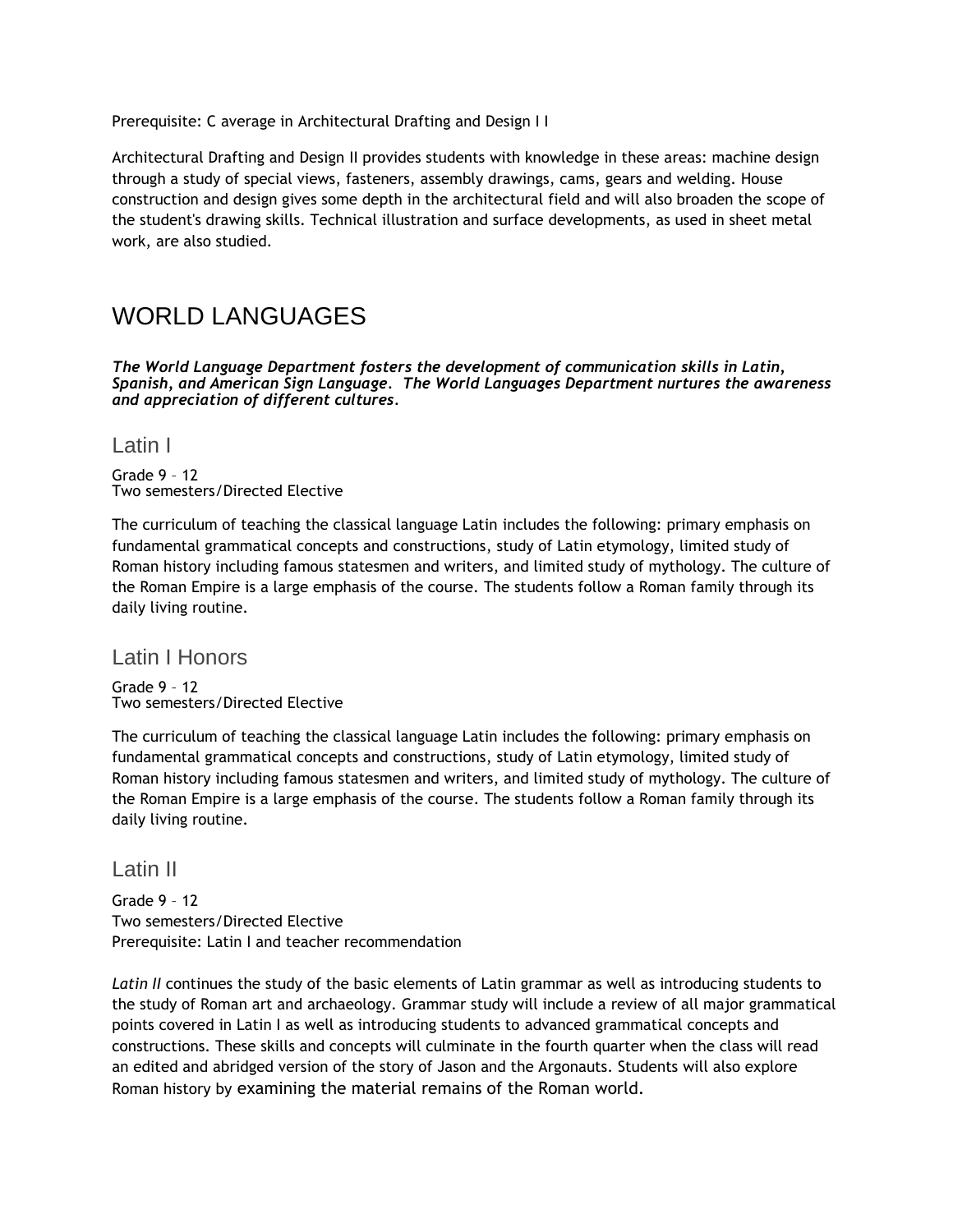### Latin II: Honors

Grade 9 - 12 Two semesters/Directed Elective Prerequisite: Latin I and teacher recommendation

*Latin II Honors* continues the study of the basic elements of Latin grammar as well as introducing students to the study of Roman art and archaeology. Grammar study will include an accelerated review of all major grammatical concepts and constructions from Latin I followed by a detailed study of advanced grammatical concepts. Students will read edited and abridged versions of Livy's Ad Urbe Condita and the story of Jason and the Argonauts. The skills and concepts of this course culminate in the study of the unedited and unabridged text of Julius Caesar's de Bello Gallico in preparation for Honors Latin III and Latin A.P. Students will also explore Roman history by examining the material remains of the Roman world.

### Latin III: Honors

Grade 11 – 12 Two semesters/Directed Elective Prerequisite: Latin II and teacher recommendation

*Latin III Honors* is a survey of Latin literature of the Golden Age with special emphasis on original Roman writings including writings of Eutropius, Cicero and their orations, philosophical works, and letters. Grammar and syntax are studied as part of the Latin readings. A study of the Roman political system, the Roman electoral process, and the Roman government during the period of the Roman Republic and their influences on modern civilizations are covered in the Latin readings of Sallust, Cicero, and others. Students conduct individual research on particular eras of the Republic. They also study historical individuals, such as Caesar, Cleopatra, Mark Anthony, and Octavian.

Latin: AP

Grade 11 - 12 Two semesters/Directed Elective Prerequisite: Honors Latin III and teacher recommendation

Cost: \$95

*AP Latin* is a course which follows the College Board course guidelines for AP Latin and prepares students to be successful on the AP Latin exam. The AP Latin course focuses on the in-depth study of selections from two of the greatest works in Latin literature: Vergil's Aeneid and Caesar's Gallic War. The course requires students to prepare and translate the readings and place these texts in a meaningful context, which helps develop critical, historical, and literary sensitivities. Throughout the course, students consider themes in the context of ancient literature and bring these works to life through classroom discussions, debates, and presentations. Additional English readings from both of these works help place the Latin readings in a significant context.

Spanish I

Grade 9 - 12 Two semesters/Directed Elective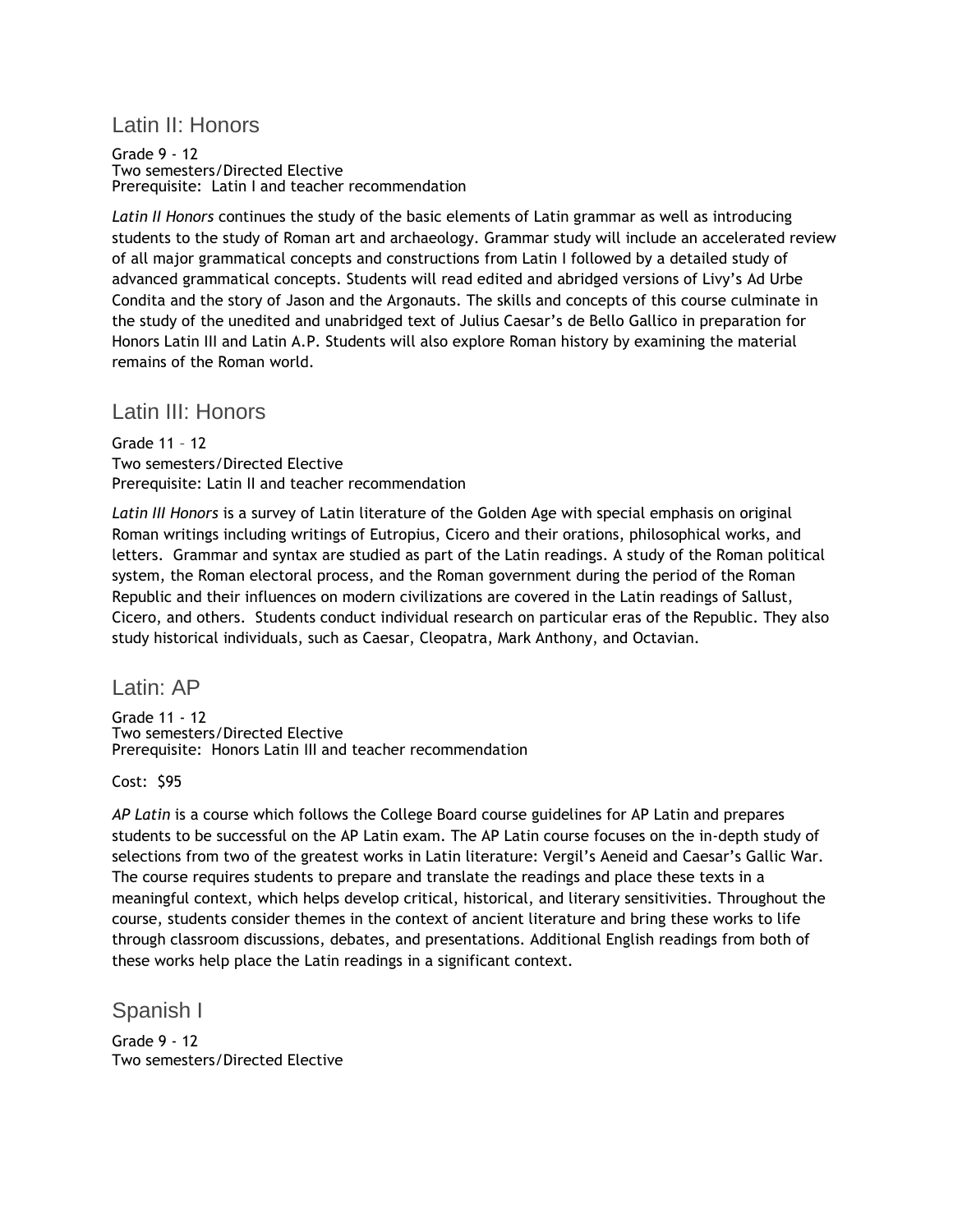*Spanish I* provides an introduction to the Spanish language and to the culture of the Spanish-speaking world. Students will develop an elementary degree of proficiency in speaking, reading, writing, and listening in the target language. Mastery of basic grammar skills will be demonstrated through oral and written performance, role-playing, group work, and projects. Students will also study the geography, history and culture of various Spanish-speaking countries.

### Spanish I: Honors

Grade 9 - 12 Two semesters/Directed Elective

*Spanish I Honors* provides an introduction to the Spanish language and to the culture of the Spanishspeaking world at an advanced pace. Students in *Spanish I Honors* generally have previous Spanish experience but are not ready to be placed in Spanish II. Students will develop a degree of proficiency in speaking, reading, writing, and listening in the target language. Mastery of basic grammar skills will be demonstrated through oral and written performance, role-playing, group work, and projects. Students will also study the geography, history and culture of various Spanish-speaking countries.

# Spanish II

Grade 9 – 12 Two semesters/Directed Elective Prerequisite: Spanish I and a teacher recommendation

*Spanish II* emphasizes listening, speaking, reading, writing and comprehension. It enhances fundamental grammar, vocabulary, and communication skills and builds on what students learn in Spanish I. A variety of techniques will be used to become more creative and more proficient in the language. Students will develop an appreciation of the different Hispanic cultures.

# Spanish II: Honors

Grade 9 - 12 Two semesters/Directed Elective Prerequisite: Spanish I and a teacher recommendation

*Spanish II Honors* emphasizes listening, speaking, reading and writing of the Spanish language as well as a deep appreciation of the Spanish culture. This course builds upon previously learned fundamentals of grammar, vocabulary, and communication skills learned in Spanish I. Instruction moves at a faster pace than a regular Spanish II class. Content will be partially instructed in the target language of Spanish.

# Spanish III

Grade 10 – 12 Two semesters/Directed Elective Prerequisite: Spanish II and a teacher recommendation

*Spanish III* is partially conducted in the target language. Students will continue to build on their vocabulary while also demonstrating proficiency in grammar, composition, listening, speaking, and reading. Students will also gain knowledge and appreciation of Hispanic culture, history, and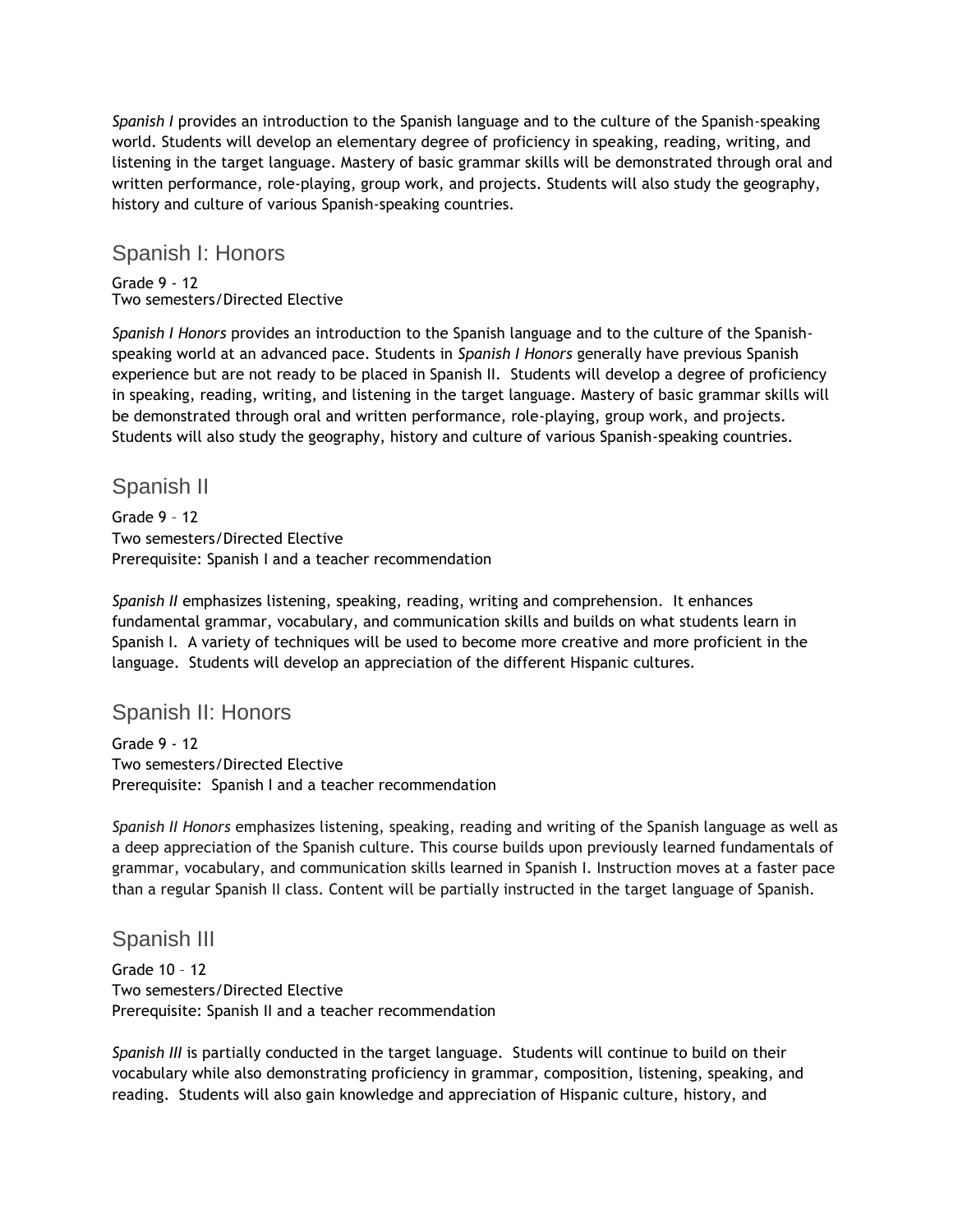geography. *Leyendas de España*, which is a collection of tales about the history, geography, culture, customs, and values of Spain, will be used to reinforce reading comprehension during the second semester.

# Spanish III: Honors

Grade 10 - 12 Two semesters/Directed Elective Prerequisite: Spanish II and a teacher recommendation

*Spanish III: Honors* is conducted primarily in the target language. Students will continue to build on their vocabulary while also demonstrating advanced proficiency in grammar, composition, listening, speaking, and reading. There will be an intensive focus on writing, listening, and speaking in the target language. This course is geared toward the student who is on the AP track. Students will also gain knowledge and appreciation of Hispanic culture, history, and geography. *Leyendas de España*, which is a collection of tales about the history, geography, culture, customs, and values of Spain, will be used to reinforce reading comprehension and vocabulary throughout the year.

### Spanish IV: Honors

Grade 11 – 12 Two semesters/Directed Elective Prerequisite: Spanish III and a teacher recommendation

*Spanish IV Honors* is a directed study for advanced students. It is conducted primarily in the target language. Along with renowned artists and authors, students are exposed to the history and civilization of the Spanish-speaking world. Listening, reading, writing and speaking skills will be used in the interpretation and analysis of the literature studied. The second semester adds the study of Miguel Cervantes' novel Don Quixote and the preparation for advanced placement in college.

# Spanish Language: AP

Grade 11- 12 Two semesters/Directed Elective Prerequisite: Spanish III and a teacher recommendation Cost: \$95

*Spanish Language Advanced Placement* is a course based on the content established by the College Board. Spanish Language AP covers the equivalent of a third-year college course in advanced Spanish writing and conversation. It encompasses aural/oral skills, reading comprehension, grammar, and composition. The class emphasizes the use of Spanish for active communication and has as its objective the development of the following competencies: 1) the ability to comprehend formal and informal spoken Spanish; 2) the acquisition of vocabulary and a grasp of structure to allow the easy, accurate reading of newspaper and magazine articles, as well as of modern literature in Spanish; 3) the ability to compose expository passages, and 4) the ability to express ideas orally with accuracy and fluency. Students are expected to take the AP exam in May.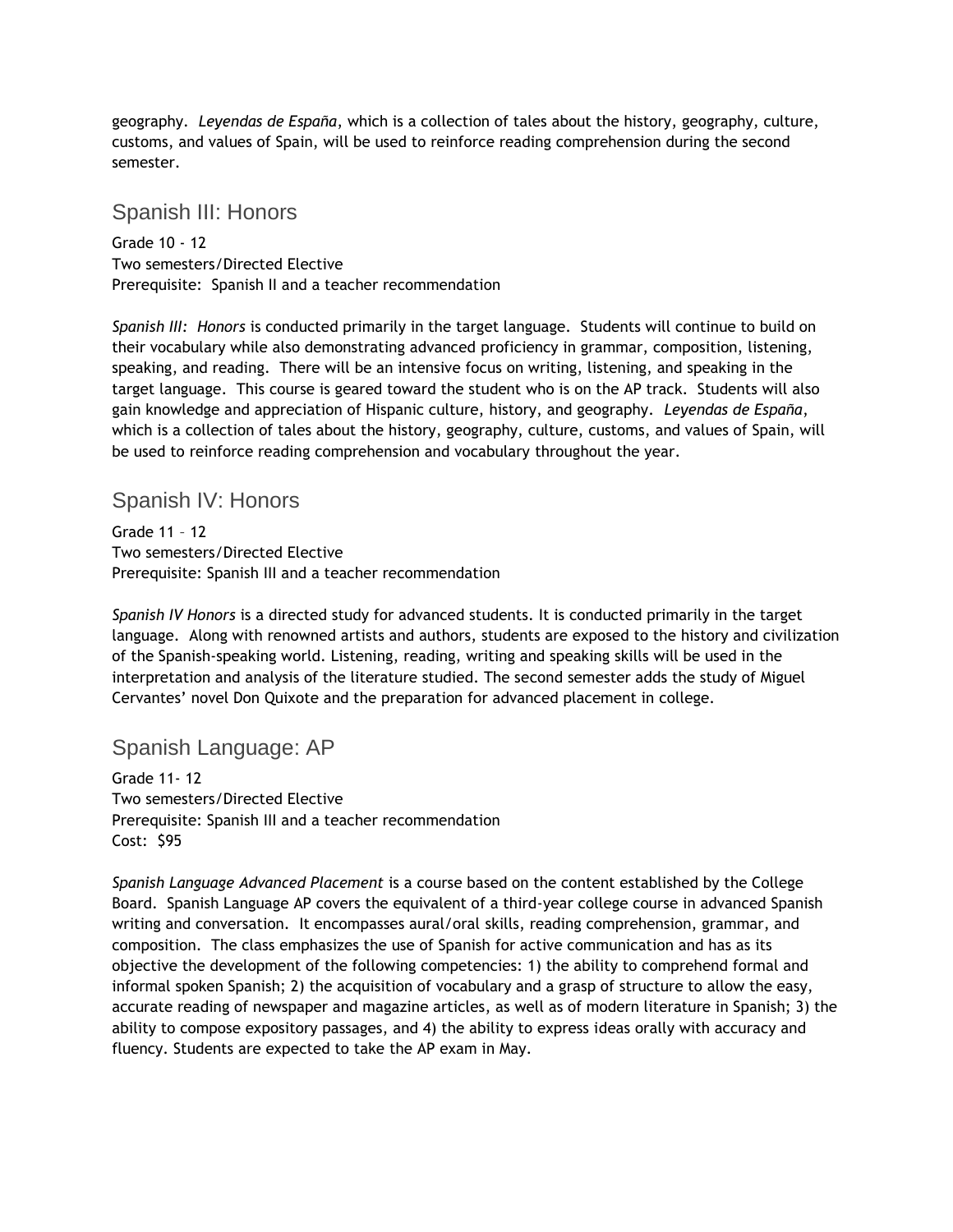# Spanish V: Honors

Grade 12 Two semesters/Directed Elective Prerequisite: AP Spanish

*Spanish V Honors* seeks to develop language skills that are useful in themselves and that can be applied to various activities, disciplines, and writing activities. Students enrolled in this class participate in activities beyond the classroom that could include concerts, theater performances, and community activities. Students will: 1) initiate and participate in conversations on current or past events that are of significance in the world culture; 2) promote among their peers, and others, the benefits of world language study and the study of the cultures in which the language is spoken; 3) analyze the main plot, subplot, characters and their descriptions, roles, and significance in authentic literary texts. Additionally, students gain a general knowledge of the major literary and artistic movements within the cultures being studied.

# American Sign Language I

Grade 9 – 12 Two semesters/Directed Elective

*American Sign Language I* is a language used by the majority of people who are deaf or hard of hearing in the United States and Canada. By learning ASL, students gain access to the deaf culture and insights into features of spoken language. The curriculum is designed to take students who have no knowledge of ASL to the point where they can function comfortably in a wide variety of situations in the deaf community. Deaf language, culture, and history are taught throughout the curriculum. Students must train their eyes, body movements, and facial expressions in order to communicate effectively. ASL I exposes the student to the basics of signing, vocabulary, sentence structure and basic conversation.

# American Sign Language II

Grade 10 - 12 Two semesters/Directed Elective Prerequisite: ASL I and a teacher recommendation

*American Sign Language II* builds upon the topics, vocabulary, and grammar introduced in previous lessons in ASL I. Emphasis is placed on the art of deaf conversation, grammar, and ASL gloss (sentence structure). Additional insights into deaf culture and history will be incorporated throughout the curriculum. Students will build on the art of storytelling introduced in ASL I. In addition to in-class activities, students are highly encouraged to attend 10+ hours of outside events in the deaf community during the year and commit to the total immersion into the deaf or hard-of-hearing world while in class.

### American Sign Language III

Grade 11-12 Two semesters/Directed Elective Prerequisite: ASL I, II and a teacher recommendation